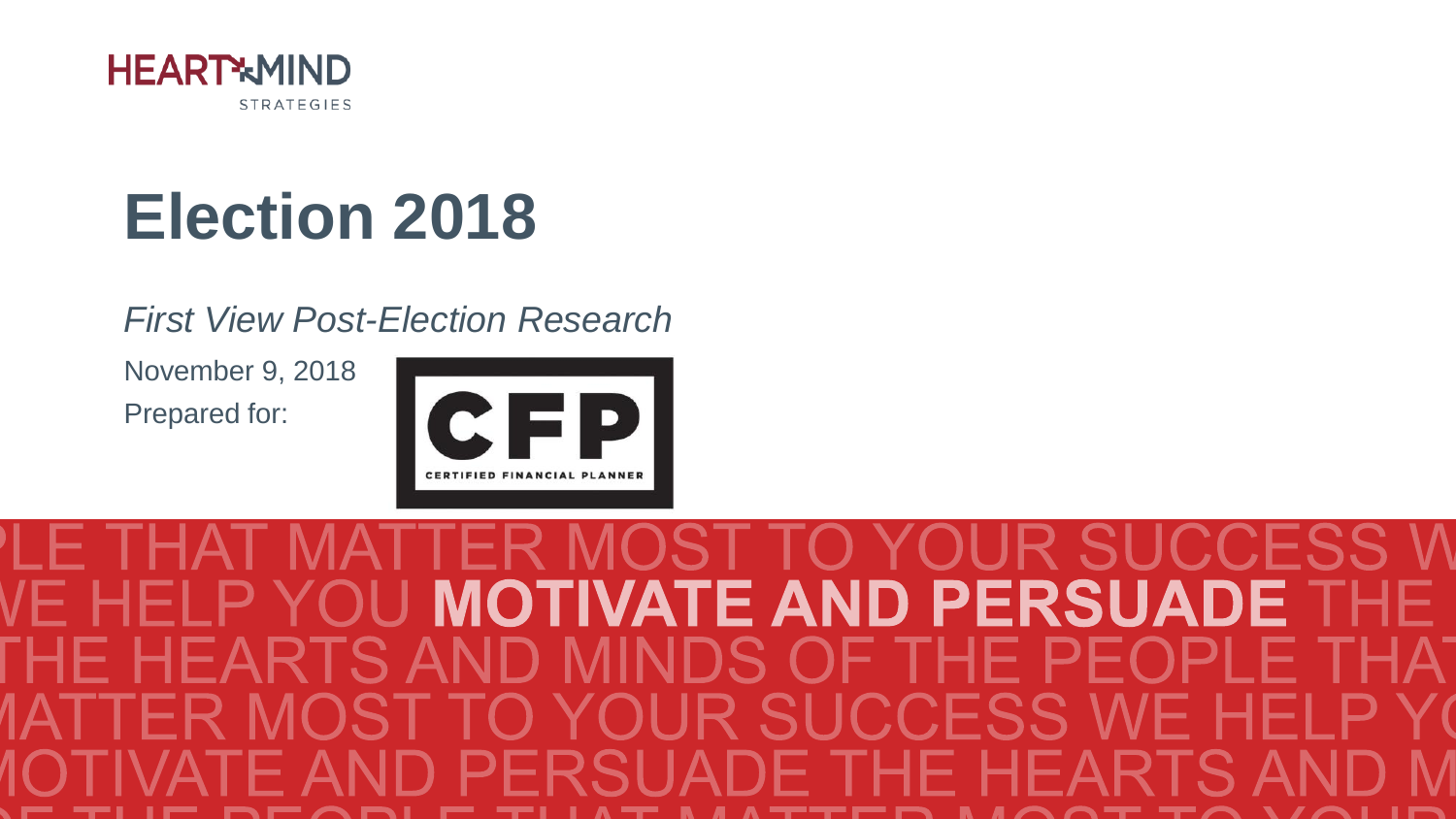# **Methodology**



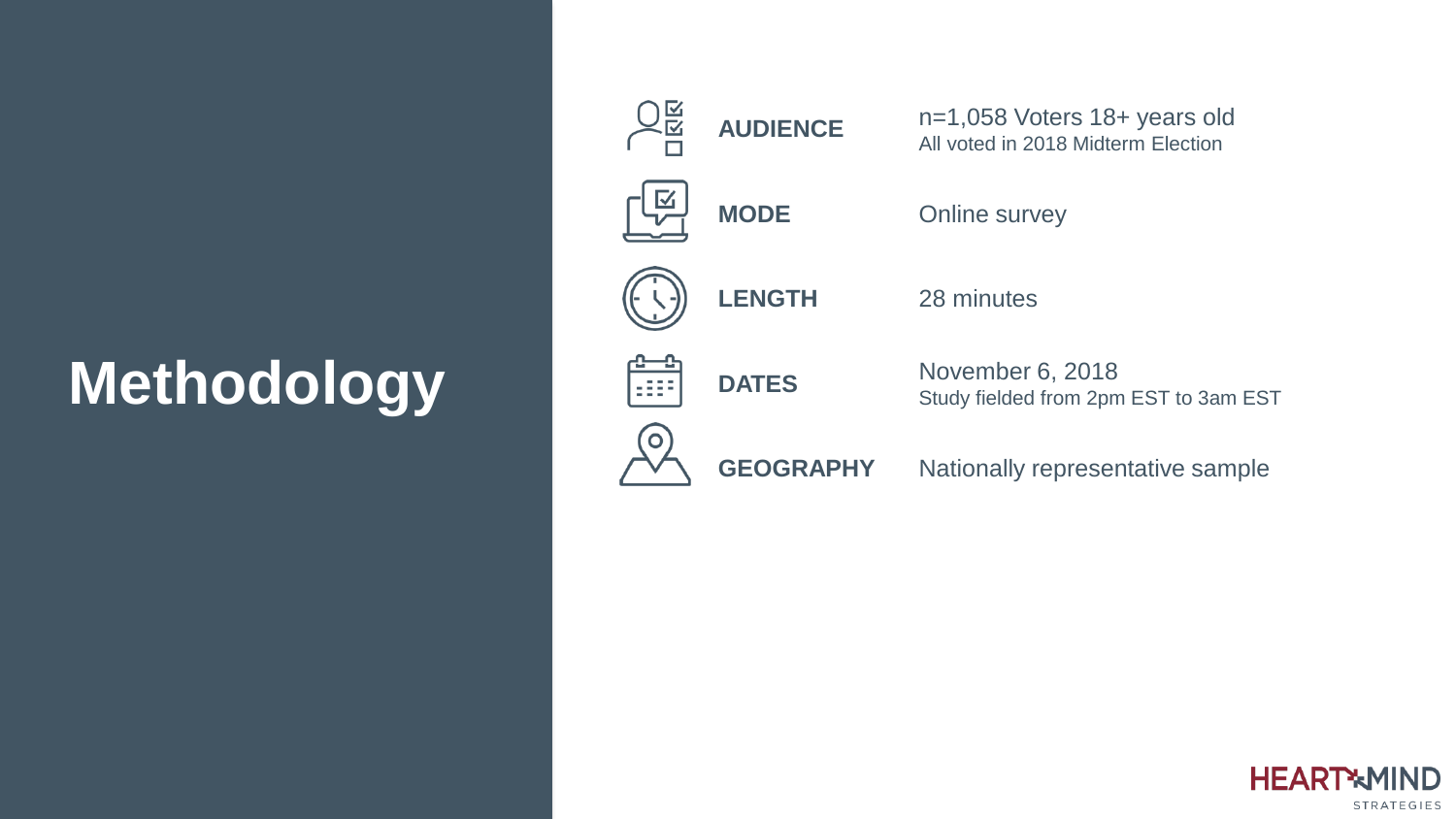# **KEY FINDINGS**

### **MOTIVATE AND PERSUADE** IS. S YOUR SUCCESS WE  $55$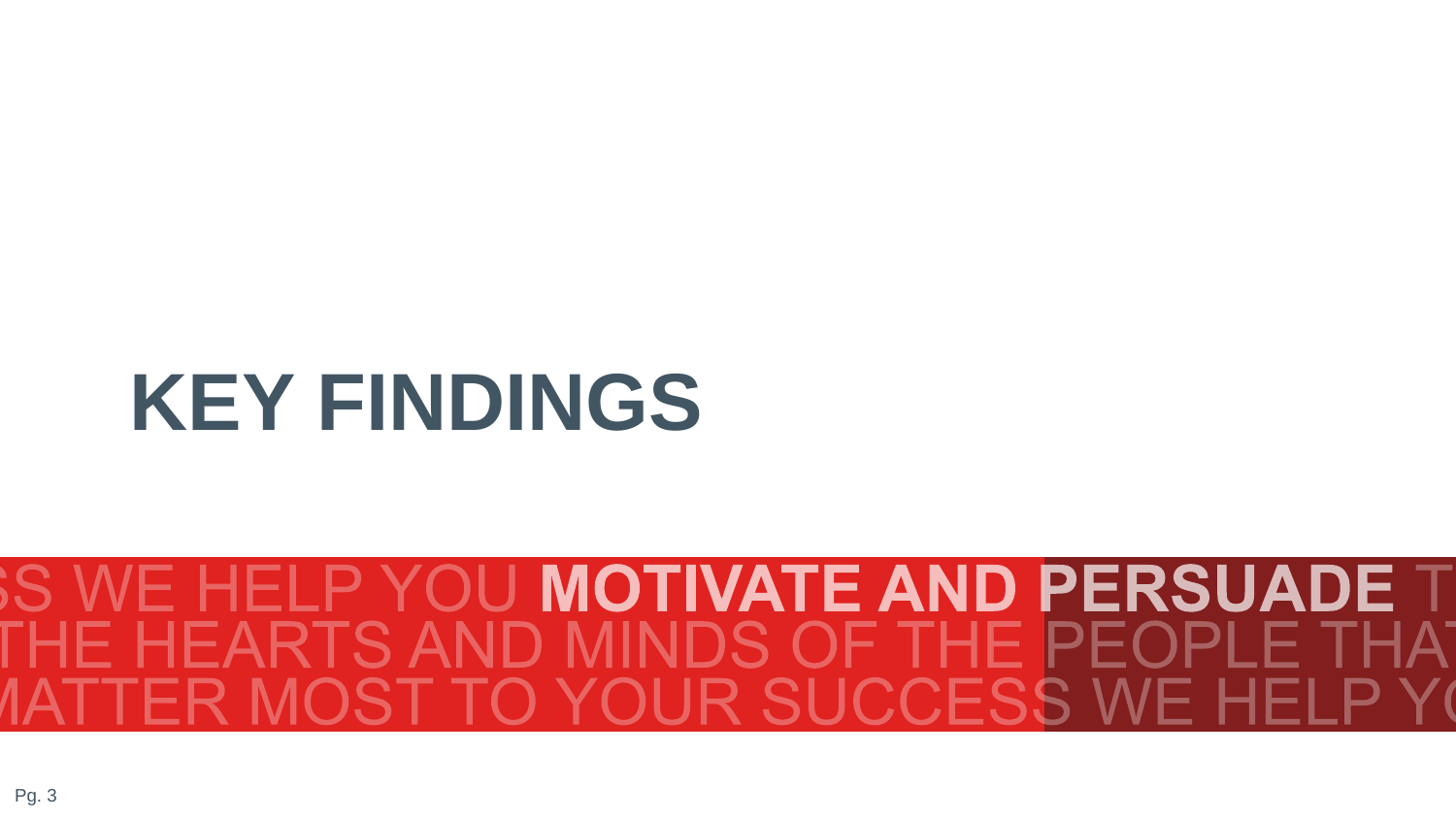## Key findings

- Impressively, a majority of voters (71%) "report" being at least somewhat confident in their ability to financially navigate through economic ups and downs.
	- confidence increases along with level of HH assets
- Equally impressive, a majority of voting workers (58%) "report" confidence they will be able to retire on time and have enough assets to last comfortably through retirement (55%).
	- confidence increases along with level of HH assets AND younger workers

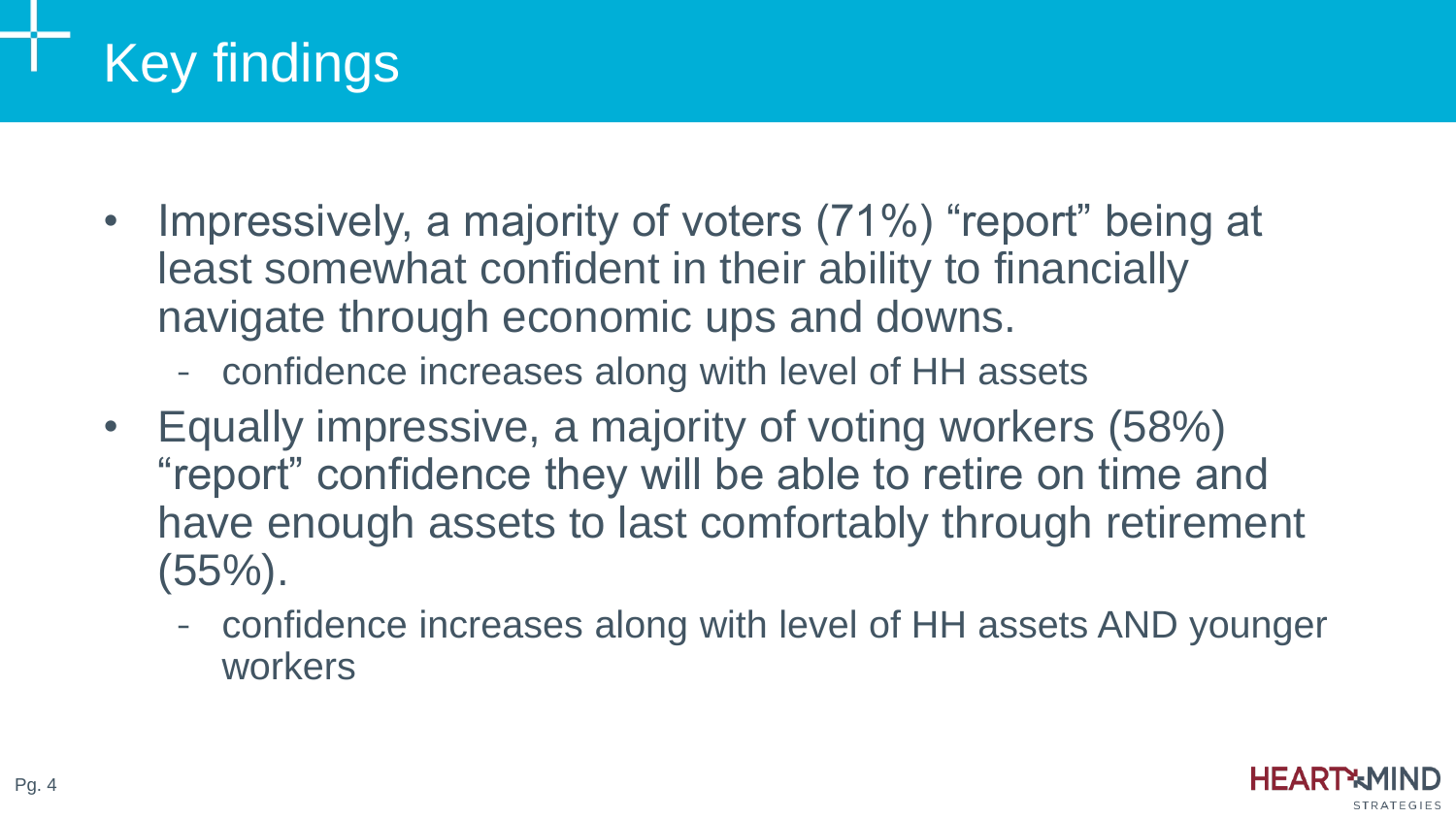## Key Findings (continued)

- The large majority (61%) believe it is harder to retire now than it was just 5 years ago.
- The political climate and our country's current state of affairs is having an impact on the majority of voters:
	- 28% are more proactive about setting/following a financial plan
	- 22% are too afraid to invest in the volatile stock market
	- 11% are starting to work with a financial advisor now
- When asked specifically, Americans who do not currently have a financial advisor (74% of Americans say they do not), nearly half (40%) say they are likely to do so in the future.

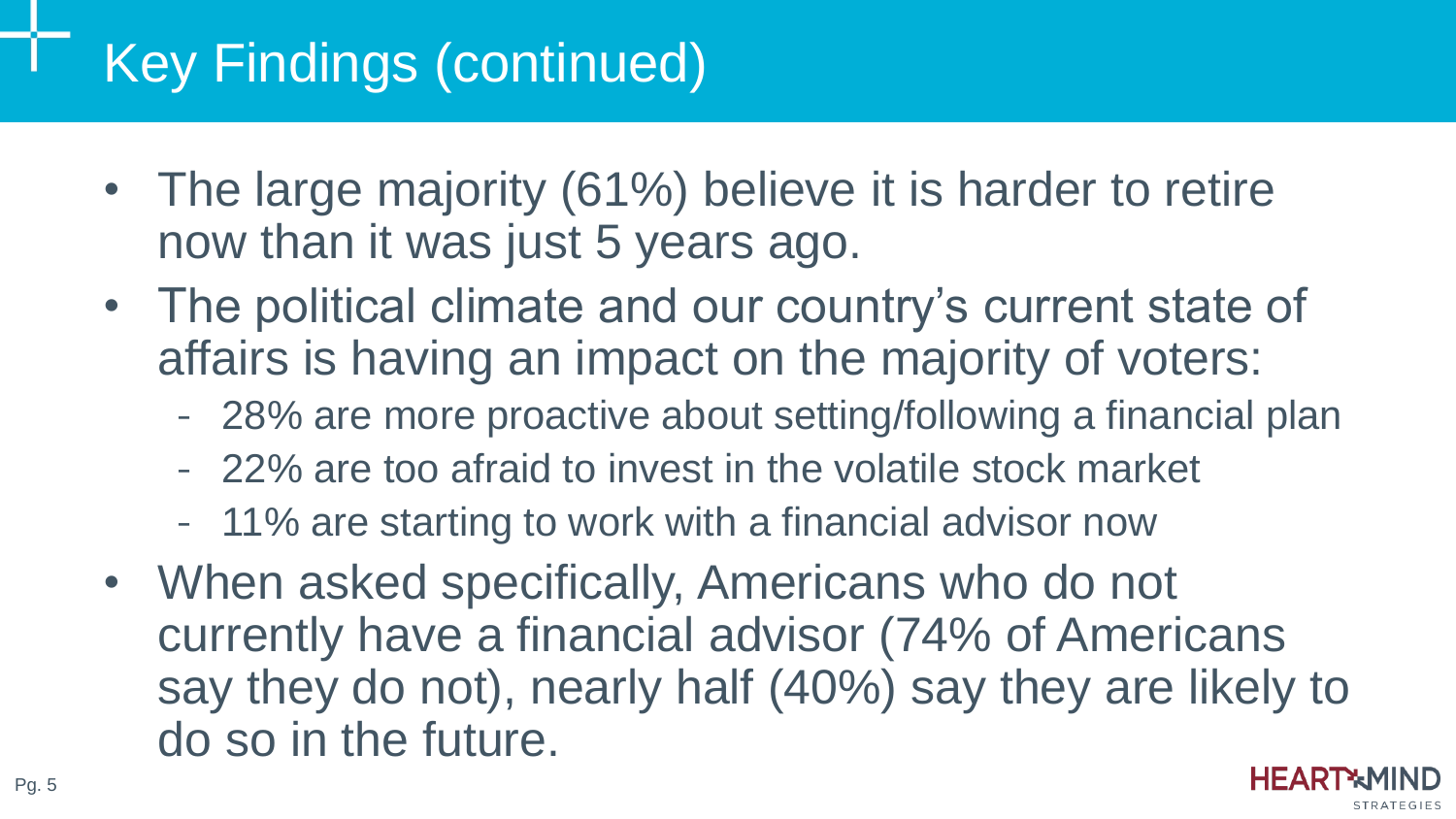## Key Findings (continued)

- When looking for financial advice, most (82%) are looking for help with their overall financial situation rather than a specialty area.
	- Key specialty areas among those looking for a specialist include:
		- 26% General investment advice/strategy
		- 10% General financial management and budgeting advice
		- 9% Getting ready for retirement
- More than half (59%) express interest in engaging with a financial planner to help them prepare for retirement.
- A super majority (78%) believe financial advisors "should be required to act as a fiduciary—in other words, in your best interest at all times when providing financial planning and advice".

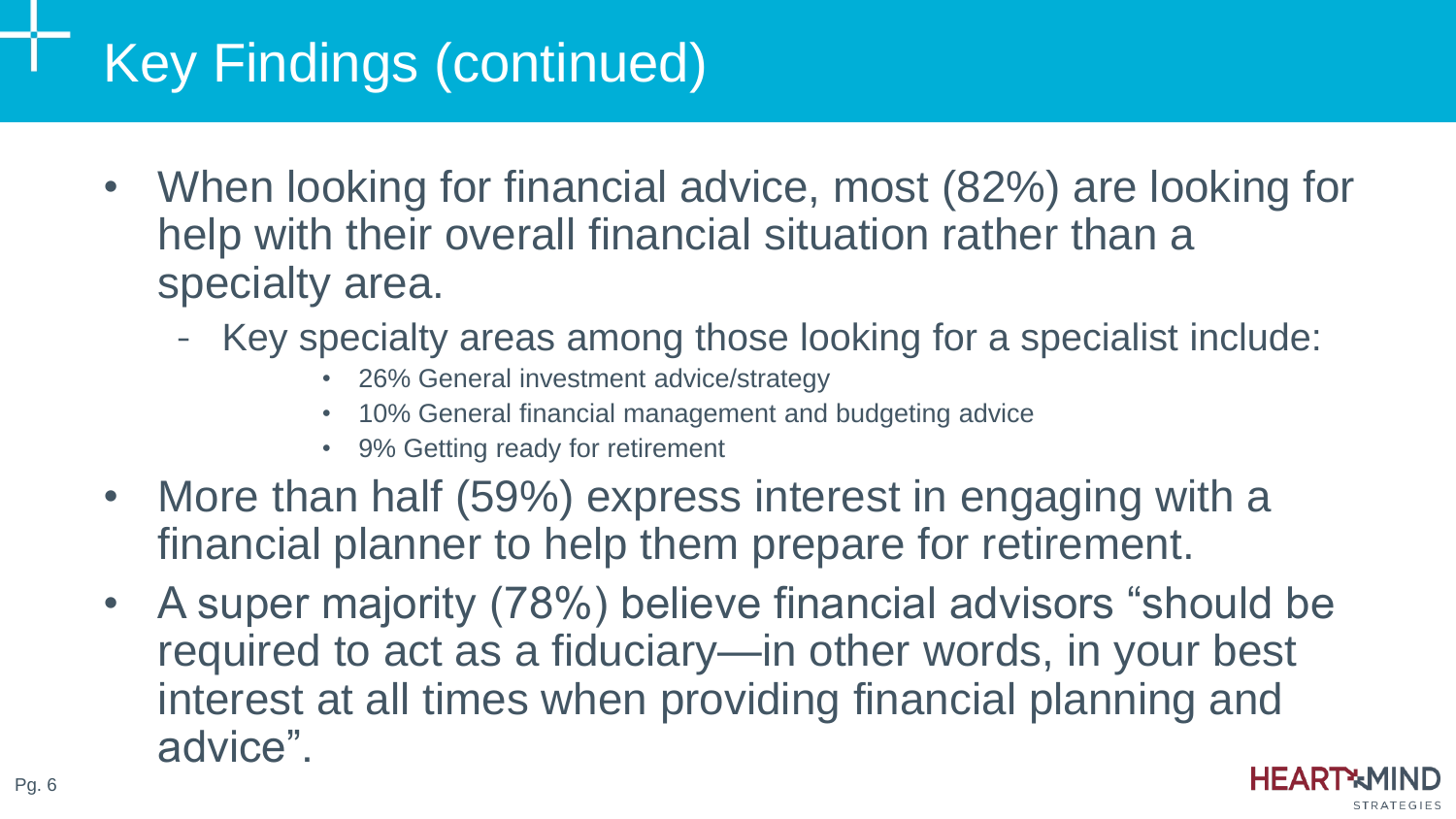A majority of voters are at least somewhat confident in their ability to financially navigate through economic ups and downs.

**Confidence in Ability to Manage Finances**



#### Pg. 7 BASE: All Respondents (n=1,058)

Q5000. How confident are you in your ability to navigate your finances through the ups and downs of the economy (e.g., market volatility, rising interest rates, etc.)?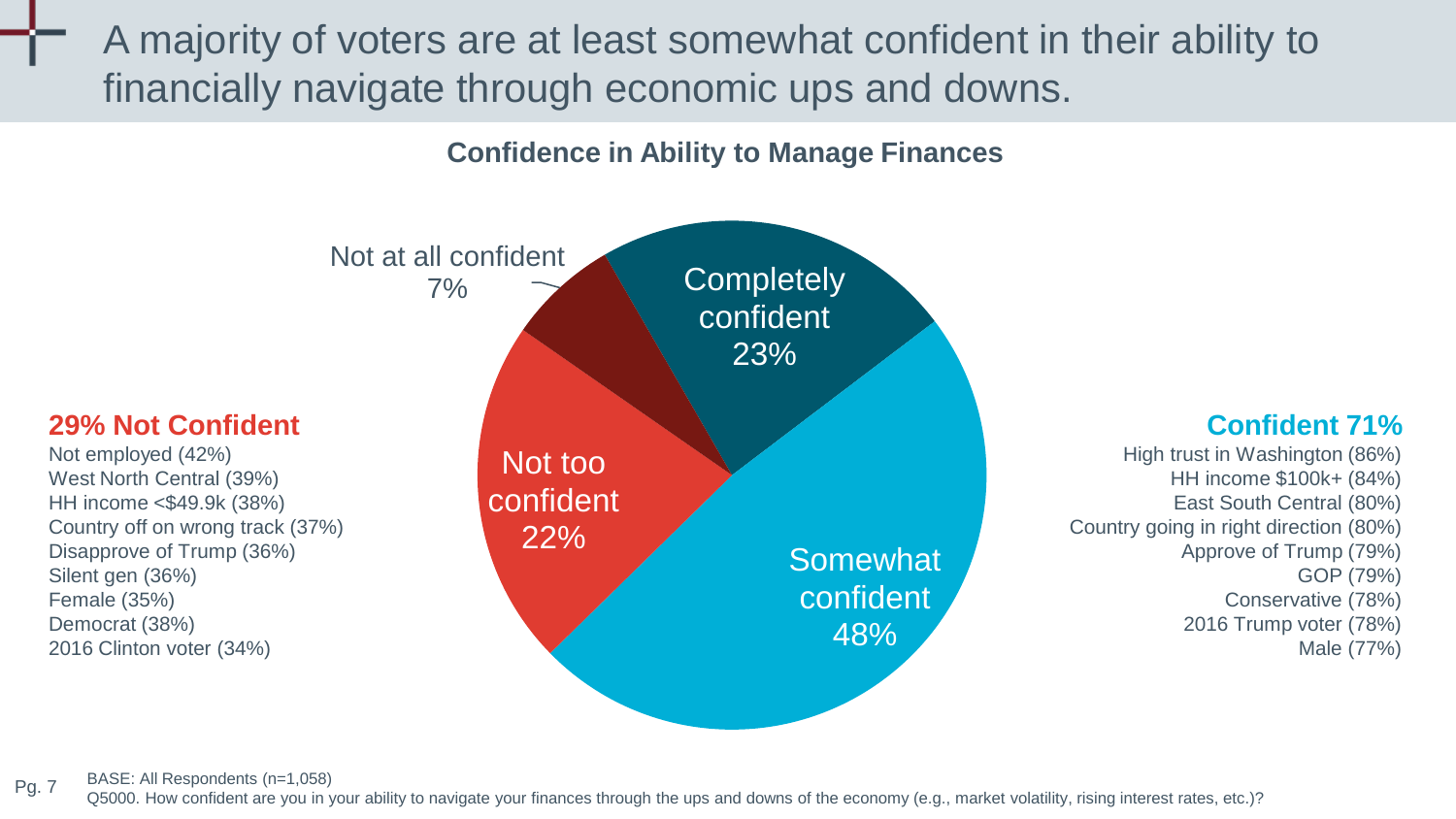### Confidence in Ability to Manage Finances: Key Subgroup Differences



| <b>Confidence by</b> | <b>Age</b> |     | <b>HH Income</b> |        | <b>HH Assets</b> |                        |
|----------------------|------------|-----|------------------|--------|------------------|------------------------|
|                      | $18 - 24$  | 71% | $<$ \$49.9 $k$   | 62%    | $<$ \$49.9 $k$   | 59%                    |
|                      | 25-34      | 73% | \$50-99.9k       | 78%    | \$50-99.9k       | 77%                    |
|                      | $35 - 44$  | 74% | \$100-299.9k     | $84\%$ | \$100-299.9k     | $83\%$                 |
|                      | 45-54      | 74% | \$300-499.9k     | 79%**  | \$300-499.9k     | 89%                    |
|                      | 55-64      | 67% | \$500k+          | 100%** | \$500-999.9k     | $94\%$ $\triangleleft$ |
|                      | $65+$      | 70% |                  |        | $$1m+$           | $92\%$                 |

\*\*Caution: Extremely small base

**Confidence in Ability to Manage Finances**

Pg. 8 BASE: All Respondents (n=1,058)

Q5000. How confident are you in your ability to navigate your finances through the ups and downs of the economy (e.g., market volatility, rising interest rates, etc.)?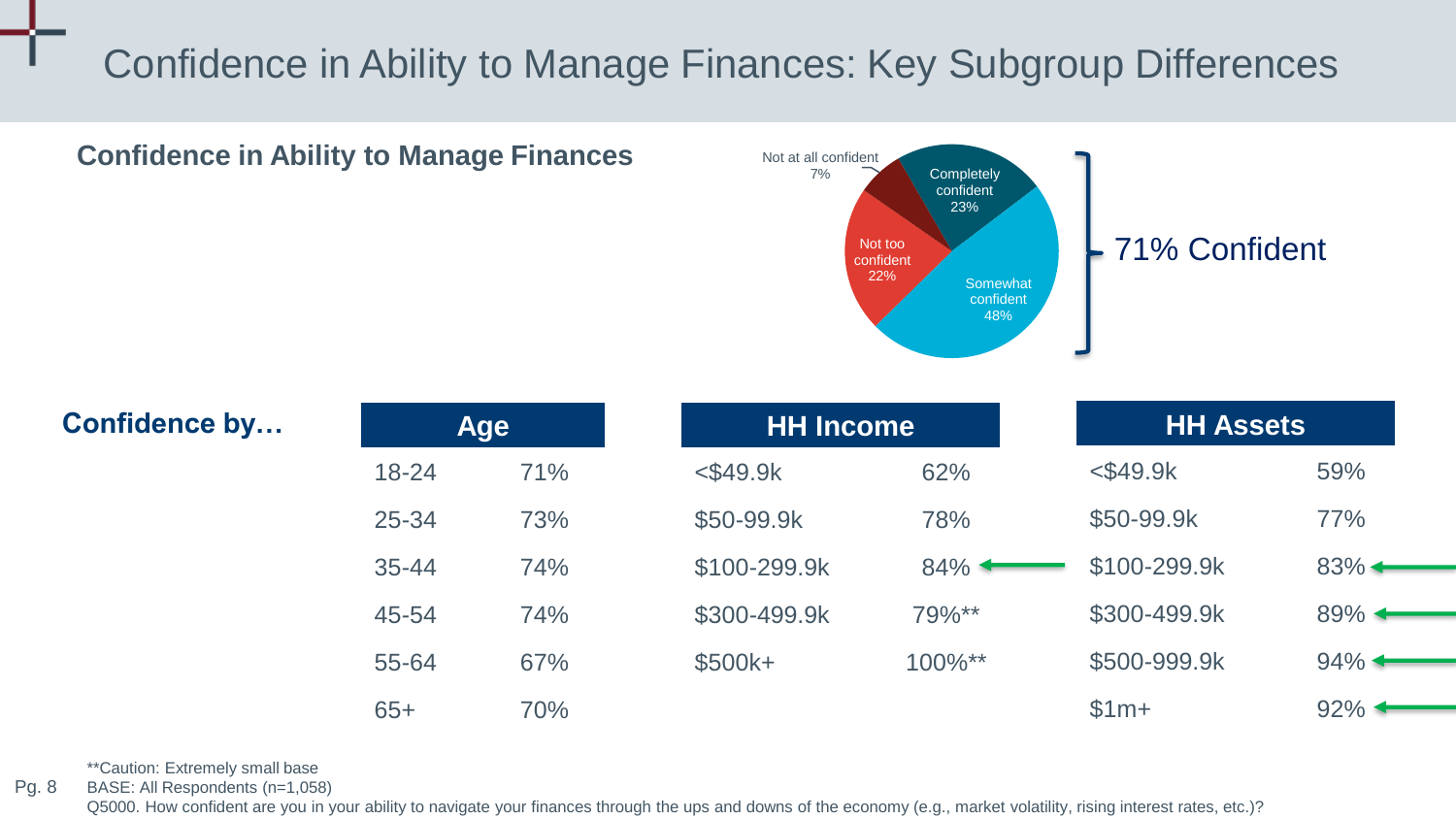### Confidence in Ability to Manage Finances: Key Subgroup Differences



\*Caution: Small base

Pg. 9 BASE: All Respondents (n=1,058); Male (n=480); Female (n=578)

Q5000. How confident are you in your ability to navigate your finances through the ups and downs of the economy (e.g., market volatility, rising interest rates, etc.)?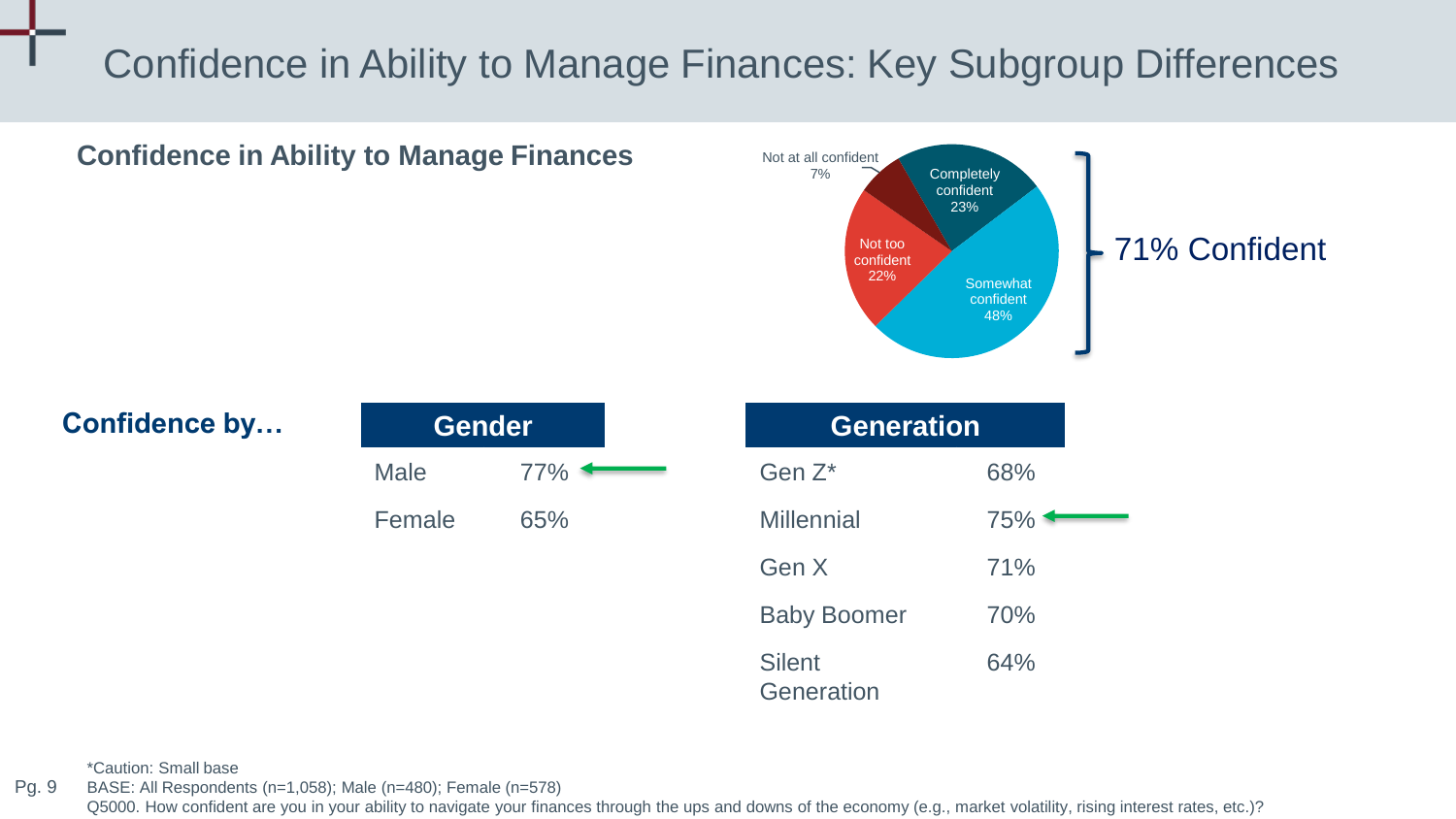Among working voters, confidence in the ability to retire on time is split, though leans toward confident.

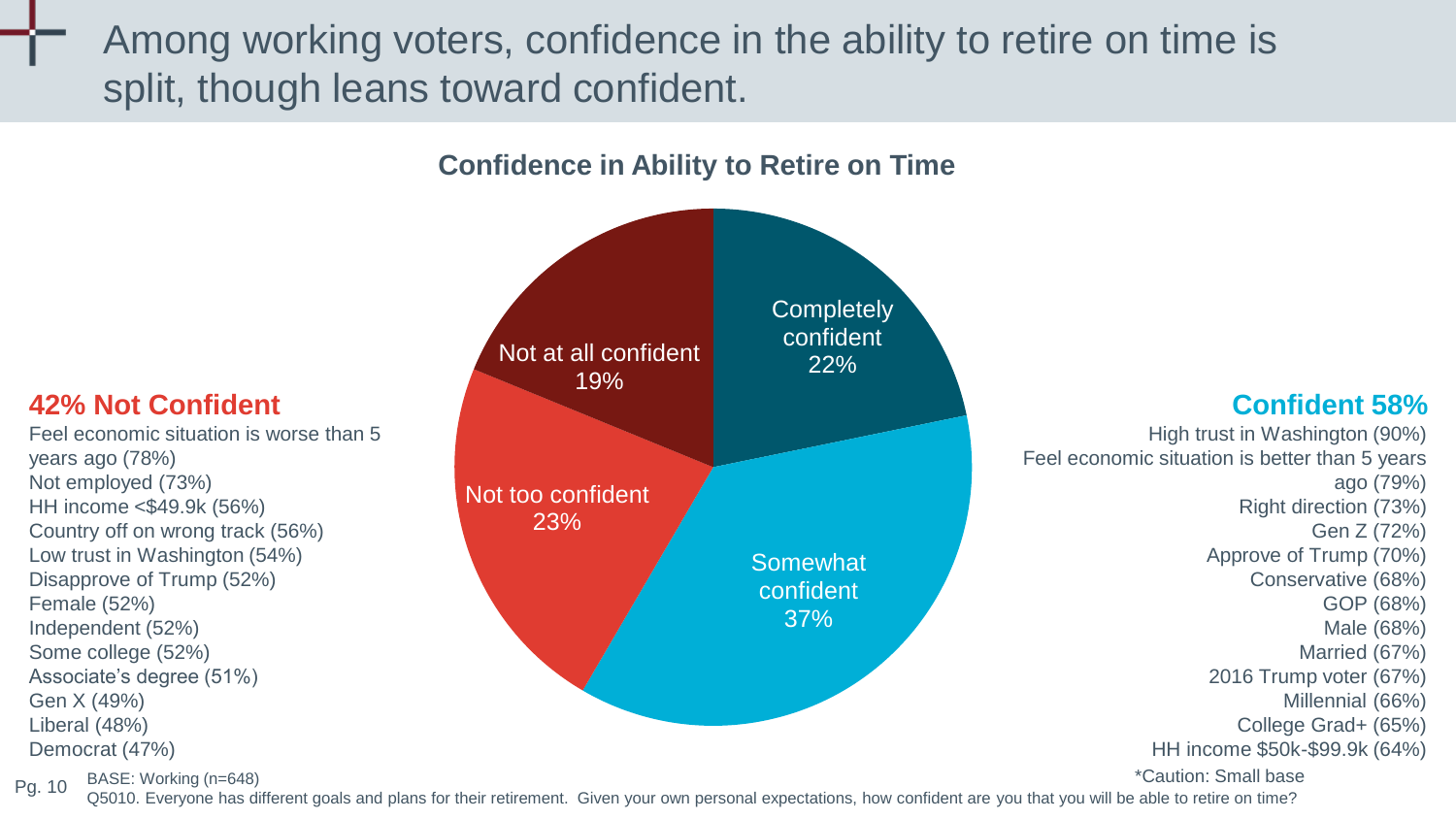### Confidence in Ability to Retire on Time: Key Subgroup Differences



\*\*Caution: Extremely small base

Pg. 11 BASE: Working (n=648)

Q5010. Everyone has different goals and plans for their retirement. Given your own personal expectations, how confident are you that you will be able to retire on time?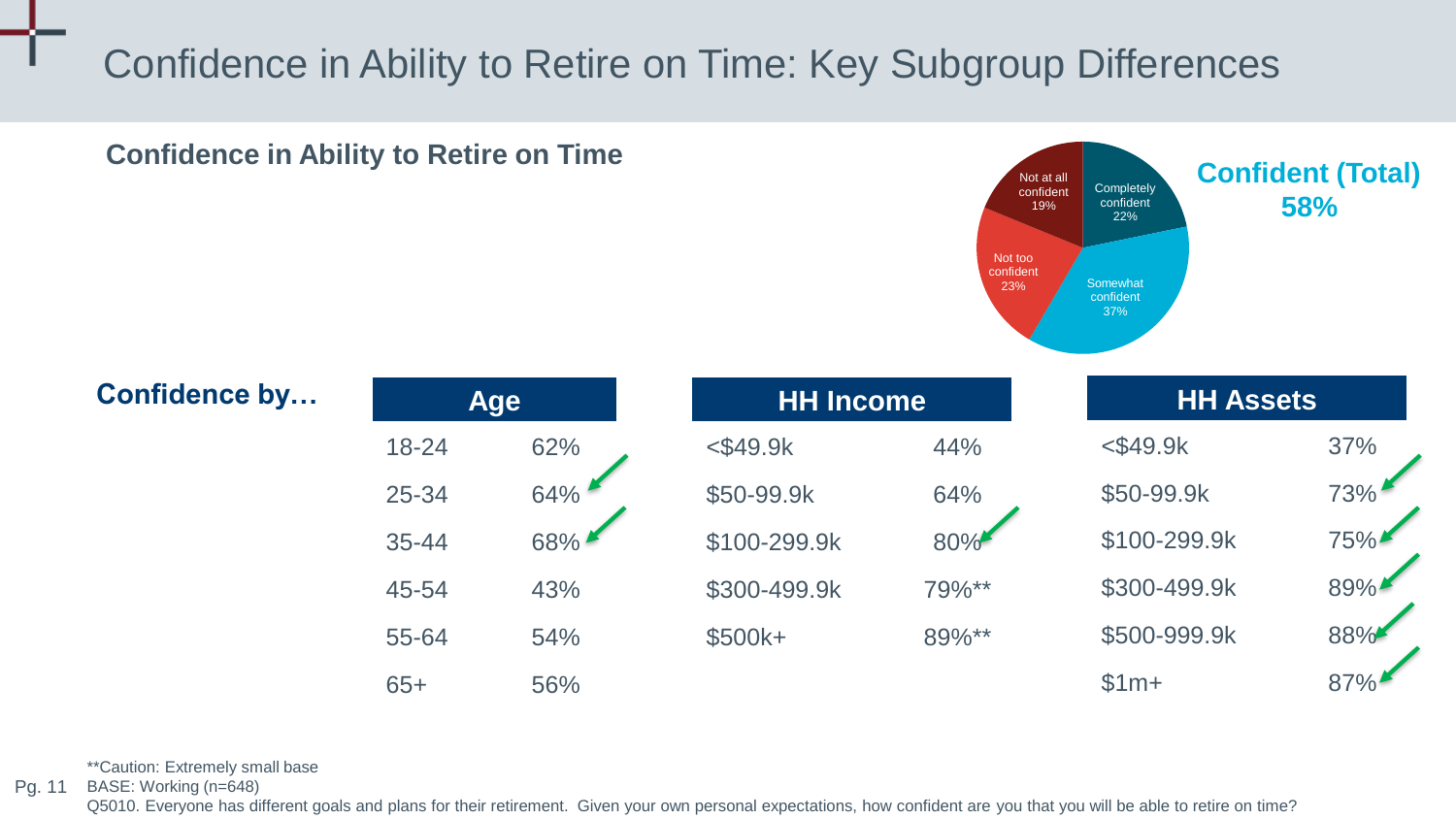### Confidence in Ability to Retire on Time: Key Subgroup Differences



\*Caution: Small base; \*\*Caution: Extremely small base

Pg. 12 BASE: Working (n=648); Male (n=308); Female (n=340); Gen Z (n=32); Millennial (n=267); Gen X (n=196); Baby Boomer (n=147); Silent Generation (n=6) Q5010. Everyone has different goals and plans for their retirement. Given your own personal expectations, how confident are you that you will be able to retire on time?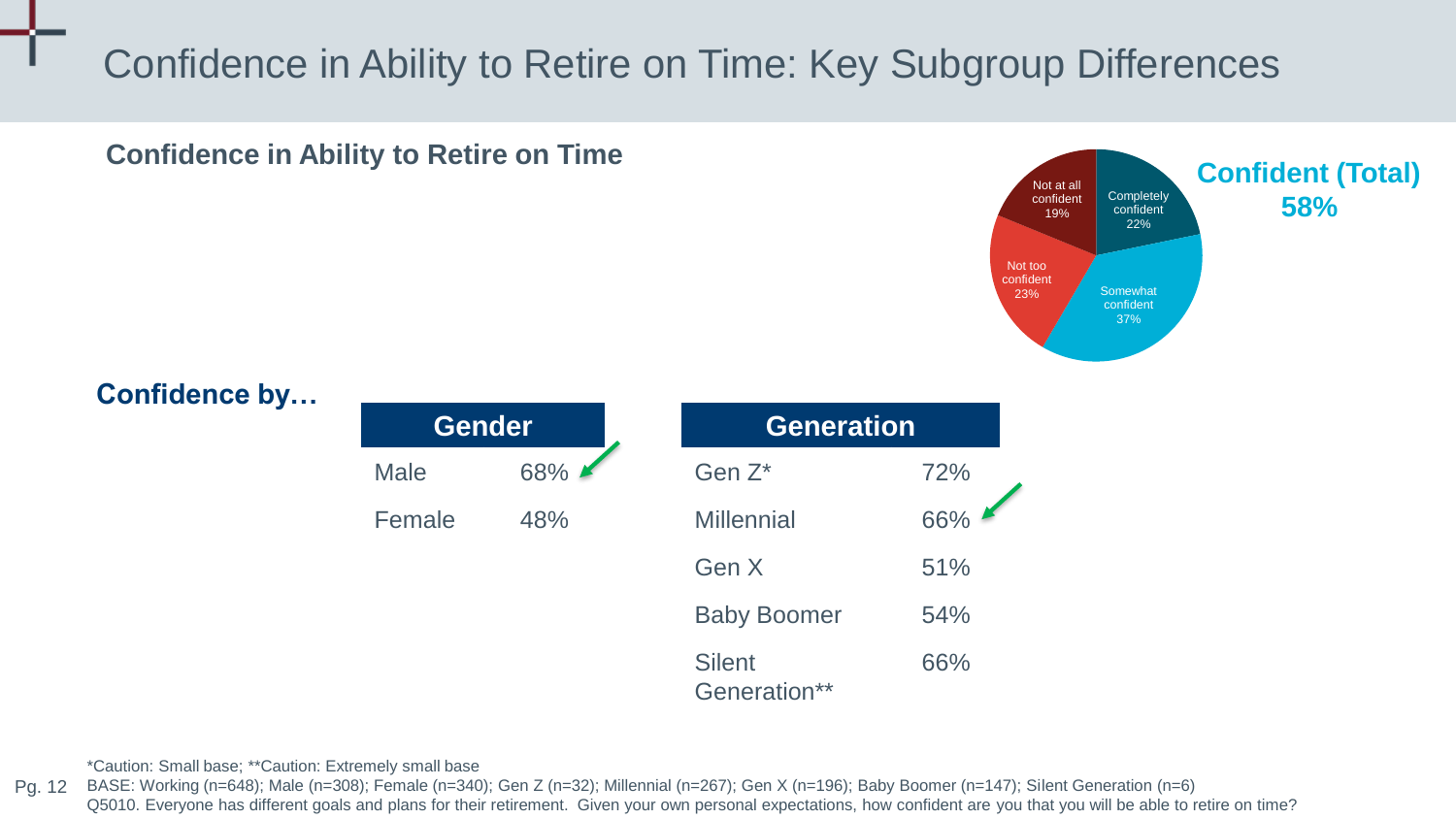Many working voters find it more difficult to retire on time, as compared to five years ago, and they believe this difficulty will continue into the future.



#### **Easer or Harder to Retire on Time**

BASE: Working (n=648)

Pg. 13 Q5015. Thinking back to how economic conditions were in our country 5 years ago, would you say that things today are making it easier or harder for you to be able to retire on time? Q5020. Looking out into the future, do you think economic conditions 5 years from now will make it easier or harder for you to be able to retire on time?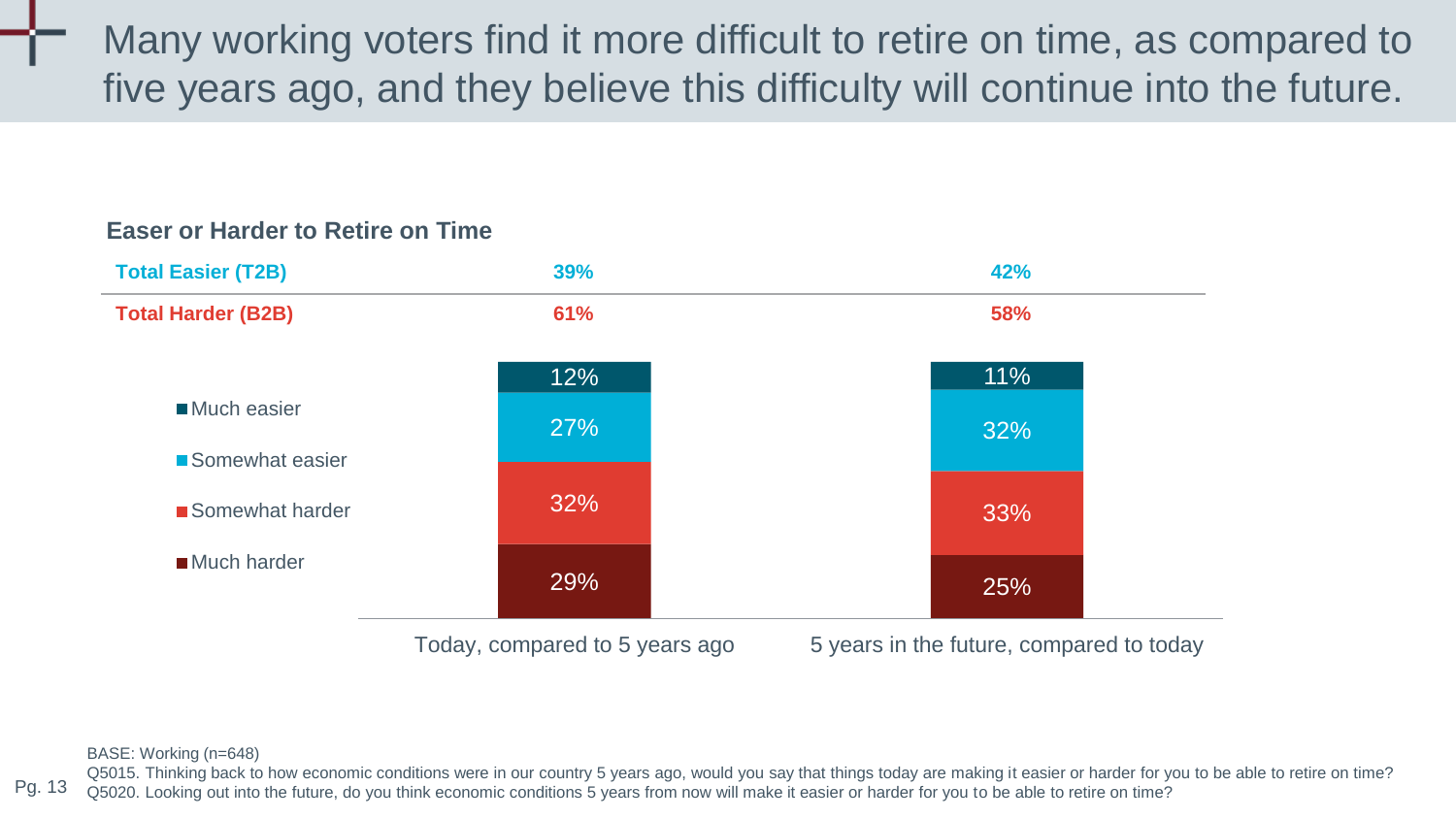### Easier or Harder to Retire on Time (Today): Key Subgroup Differences

#### **Easer or Harder to Retire on Time (Today)**



Today, compared to 5 years ago

| Age                       | <b>Total</b> | $18 - 24$       | 25-34           | $35 - 44$         | 45-54 | 55-64               | $65+$              |         |
|---------------------------|--------------|-----------------|-----------------|-------------------|-------|---------------------|--------------------|---------|
| <b>Total Easier (T2B)</b> | 39%          | 41%             | 40%             | 42%               | 31%   | 35%                 | 58%                |         |
| <b>Total Harder (B2B)</b> | 61%          | 59%             | 60%             | 58%               | 69%   | 65%                 | 42%                |         |
| <b>HH</b> Income          | Total        | $<$ \$49.9 $k$  | $$50-$<br>99.9k | \$100-<br>299.9k  |       | \$300-<br>\$499.9k* | $$500k+*$          |         |
| <b>Total Easier (T2B)</b> | 39%          | 28%             | 47%             | 49%               |       | 61%                 | 64%                |         |
| <b>Total Harder (B2B)</b> | 61%          | 72%             | 53%             | 51%               |       | 39%                 | 36%                |         |
| <b>HH Assets</b>          | <b>Total</b> | $<$ \$49.9<br>k | $$50-$<br>99.9k | $$100-$<br>299.9k |       | \$300-<br>\$499.9k  | $$500-$<br>999.9k* | $$1m+*$ |
| <b>Total Easier (T2B)</b> | 39%          | 25%             | 43%             | 53%               |       | 63%                 | 57%                | 66%     |
| <b>Total Harder (B2B)</b> | 61%          | 75%             | 57%             | 47%               |       | 37%                 | 43%                | 34%     |

\*Caution: Extremely small base

BASE: Working (n=648)

Pg. 14 Q5015. Thinking back to how economic conditions were in our country 5 years ago, would you say that things today are making it easier or harder for you to be able to retire on time?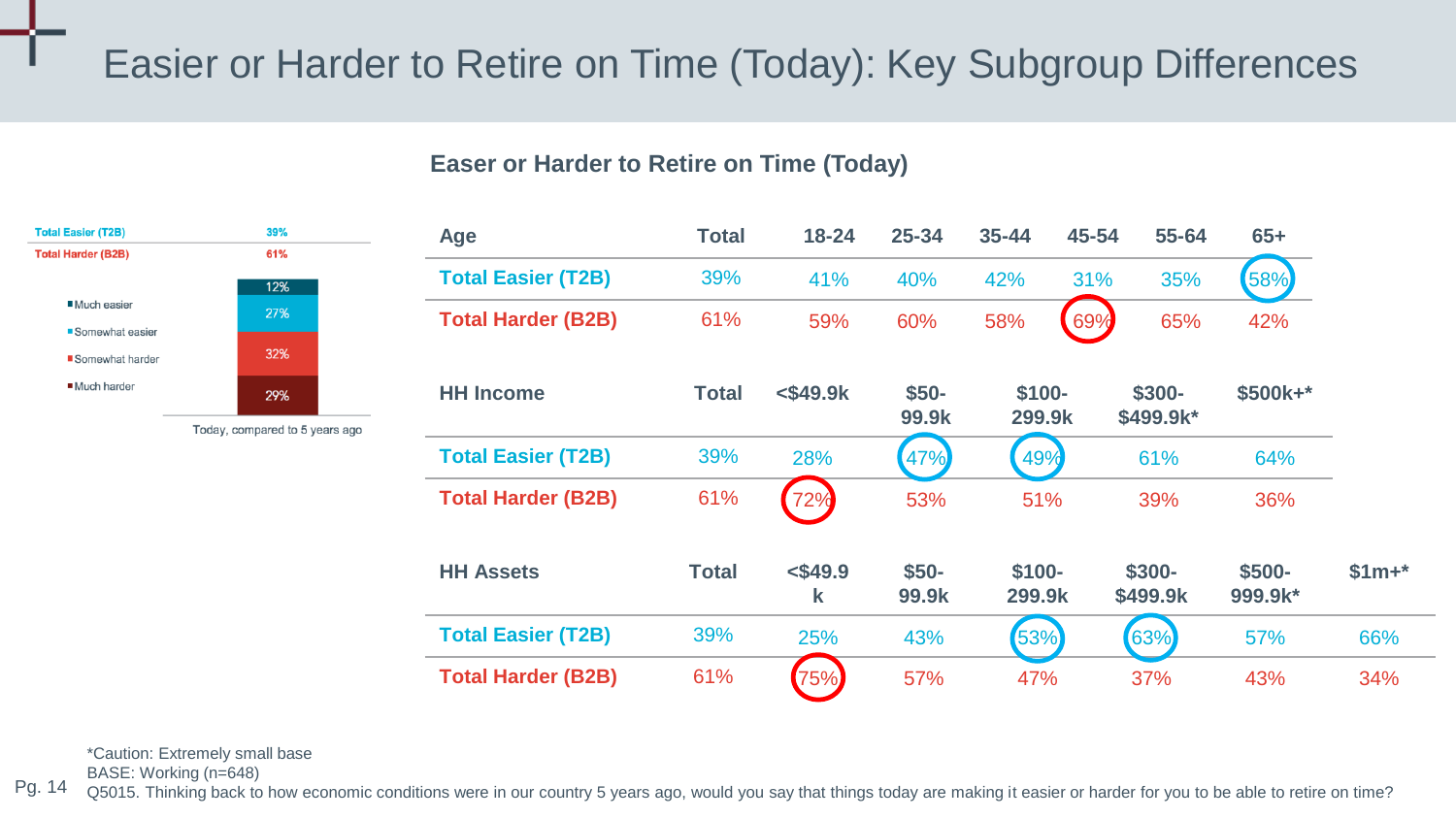### Easier or Harder to Retire on Time (Today): Key Subgroup Differences

#### **Easer or Harder to Retire on Time (Today)**



\*Caution: Small base; \*\*Caution: Extremely small base

**Total Easier (T2B) Total Harder (B2B)** 

Much easier

**Somewhat easier** 

Somewhat harder Much harder

BASE: Working (n=648); Male (n=308); Female (n=340); Gen Z (n=32); Millennial (n=267); Gen X (n=196); Baby Boomer (n=147); Silent Generation (n=6)

Pg. 15 Q5015. Thinking back to how economic conditions were in our country 5 years ago, would you say that things today are making it easier or harder for you to be able to retire on time?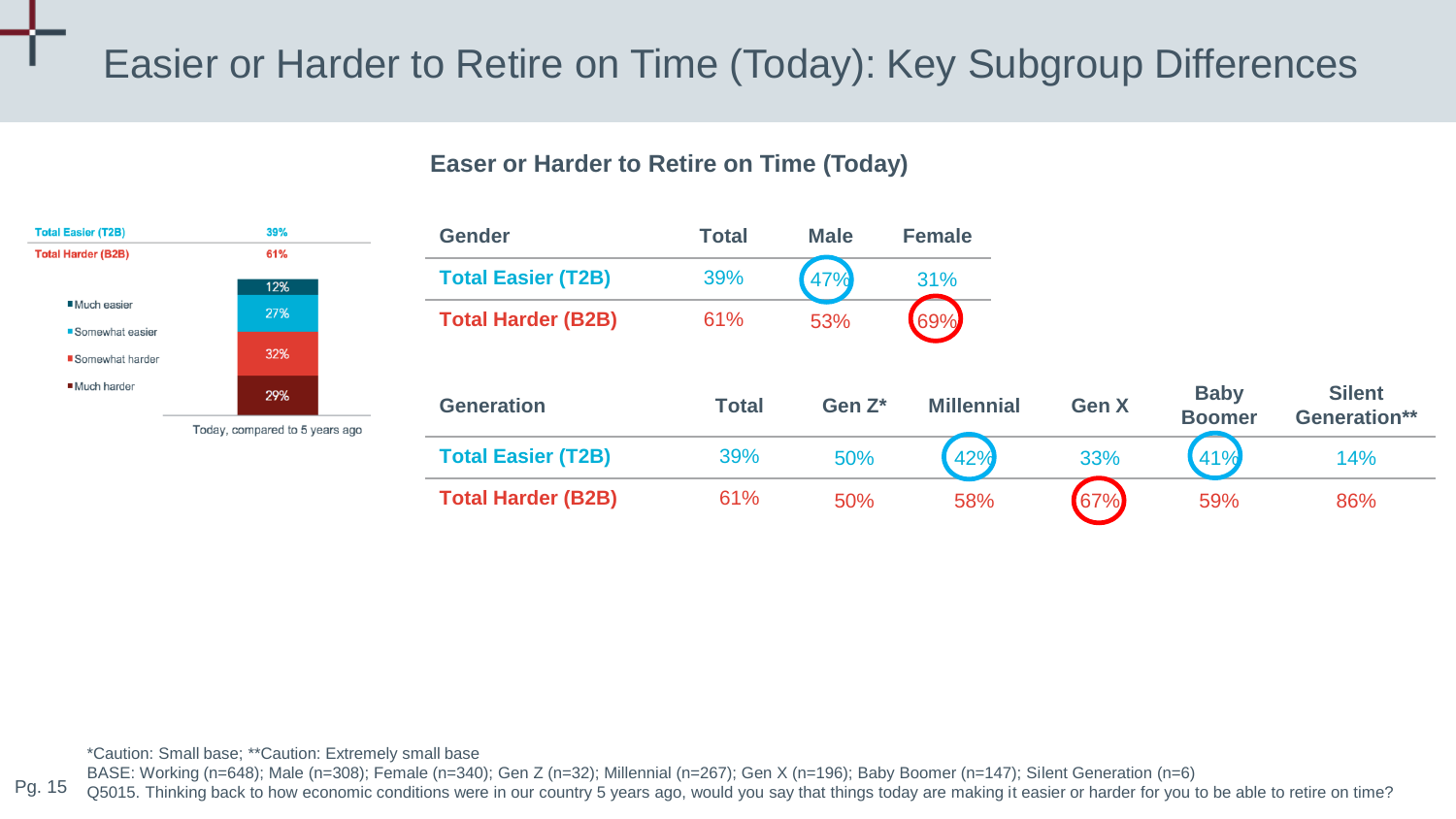### Easier or Harder to Retire on Time (Future): Key Subgroup Differences

#### **Easer or Harder to Retire on Time (Future)**



5 years in the future, compared to today

| Age                       | Total        | $18 - 24$      | 25-34           | 35-44             | 45-54 | 55-64                | $65+$              |         |
|---------------------------|--------------|----------------|-----------------|-------------------|-------|----------------------|--------------------|---------|
| <b>Total Easier (T2B)</b> | 42%          | 48%            | 44%             | 39%               | 40%   | 38%                  | 52%                |         |
| <b>Total Harder (B2B)</b> | 58%          | 52%            | 56%             | 61%               | 60%   | 62%                  | 48%                |         |
| <b>HH Income</b>          | Total        | $<$ \$49.9 $k$ | \$50-<br>99.9k  | $$100-$<br>299.9k |       | $$300-$<br>\$499.9k* | \$500k+*           |         |
| <b>Total Easier (T2B)</b> | 42%          | 30%            | 51%             | 54%               |       | 28%                  | 31%                |         |
| <b>Total Harder (B2B)</b> | 58%          | 70%            | 49%             | 46%               |       | 72%                  | 69%                |         |
| <b>HH Assets</b>          | <b>Total</b> | $<$ \$49.9 $k$ | $$50-$<br>99.9k | \$100-<br>299.9k  |       | \$300-<br>\$499.9k   | $$500-$<br>999.9k* | $$1m+*$ |
| <b>Total Easier (T2B)</b> | 42%          | 32%            | 46%             | 56%               |       | 55%                  | 54%                | 49%     |
| <b>Total Harder (B2B)</b> | 58%          | 68%            | 54%             | 44%               |       | 45%                  | 46%                | 51%     |

\*Caution: Extremely small base

BASE: Working (n=648) )

Q5020. Looking out into the future, do you think economic conditions 5 years from now will make it easier or harder for you to be able to retire on time?

Pg. 16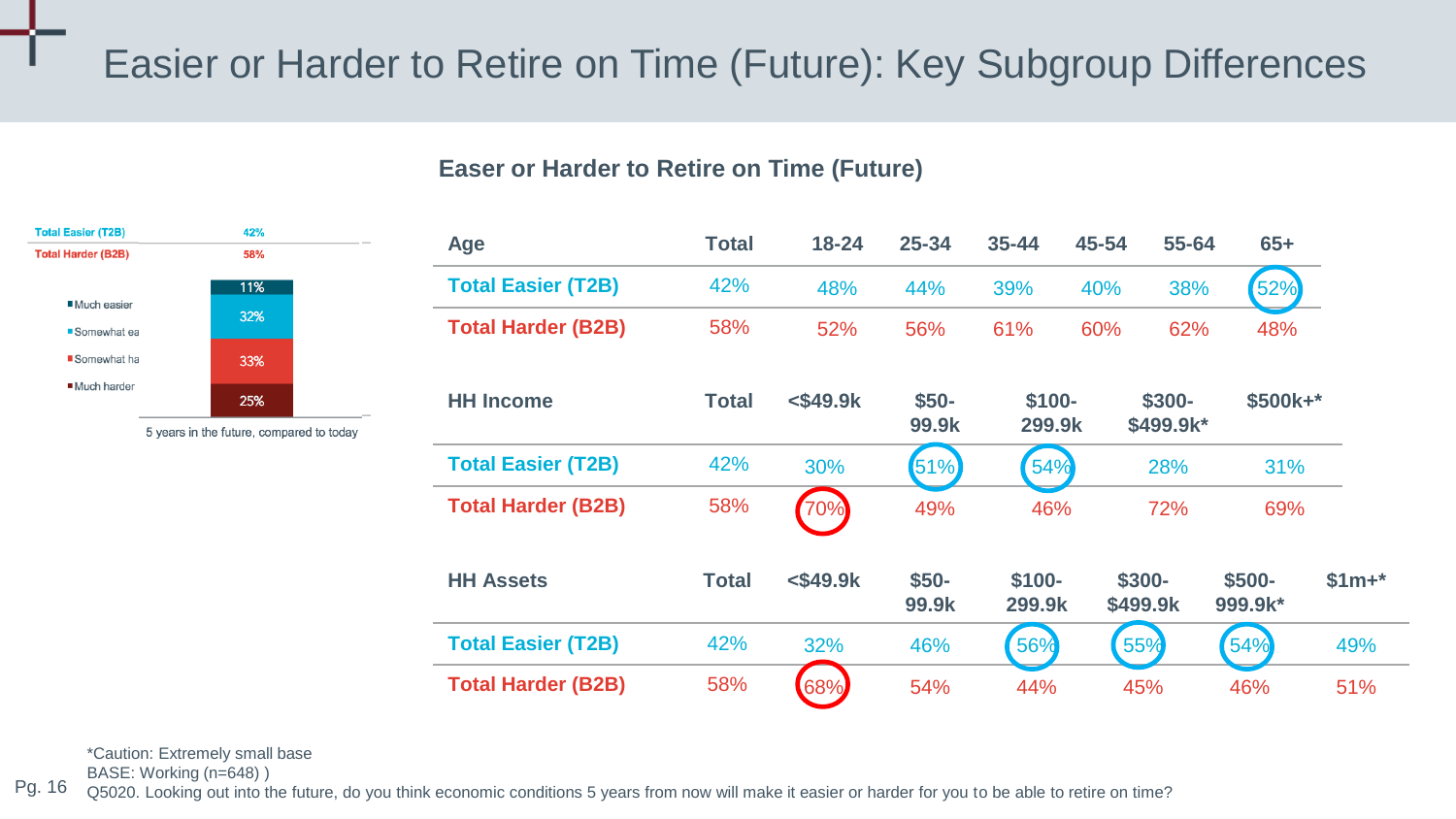### Easier or Harder to Retire on Time (Future): Key Subgroup Differences

#### **Easer or Harder to Retire on Time (Future)**



\*Caution: Small base; \*\*Caution: Extremely small base

42%

58% 11%

32%

33%

25%

**Total Easier (T2B) Total Harder (B2B)** 

Much easier

**Somewhat ear** Somewhat ha

Much harder

Pg. 17 BASE: Working (n=648) ); Male (n=308); Female (n=340); Gen Z (n=32); Millennial (n=267); Gen X (n=196); Baby Boomer (n=147); Silent Generation (n=6) Q5020. Looking out into the future, do you think economic conditions 5 years from now will make it easier or harder for you to be able to retire on time?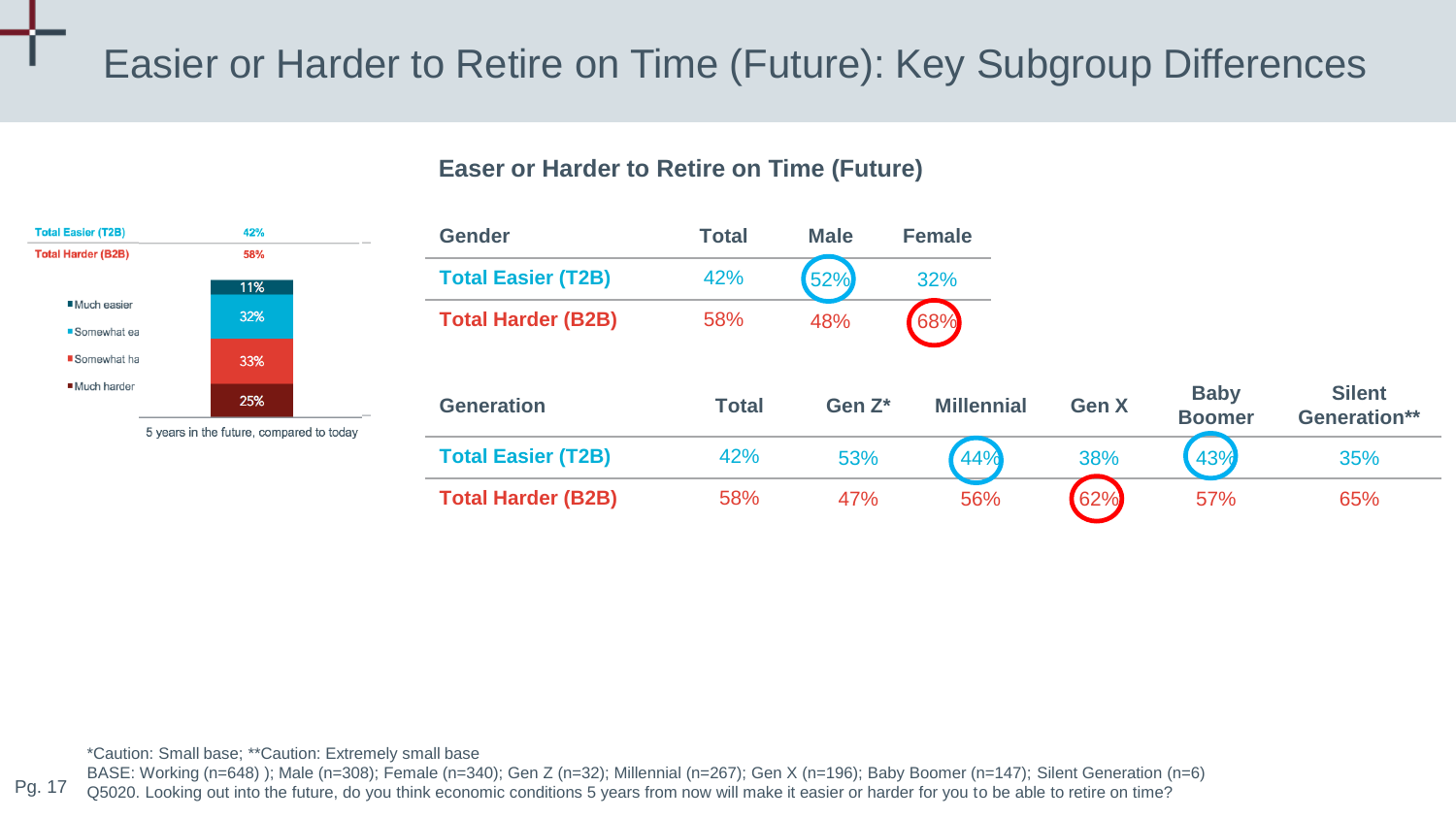Confidence in retirement savings protection is high, however confidence in solvency weakens.

### 13% 21% 25% 24% 41% 38% 21% 18% Know how to protect retirement savings Will have enough savings to last Completely confident ■ Somewhat confident Not too confident Not at all confident **Total Confident (T2B) 62% 55% Total Not Confident (B2B) 38% 45%**

comfortably throughout retirement

#### **Confidence in Retirement Savings**

BASE: Working (n=648)

Q5025. How confident are you that you know how to protect your accumulated retirement savings when you transition to retirement?

when transition to retirement

Pg. 18 BASE: All Respondents (n=1,058)

Q5030. Overall, how confident are you that you will have enough income and assets to last comfortably throughout your retirement years?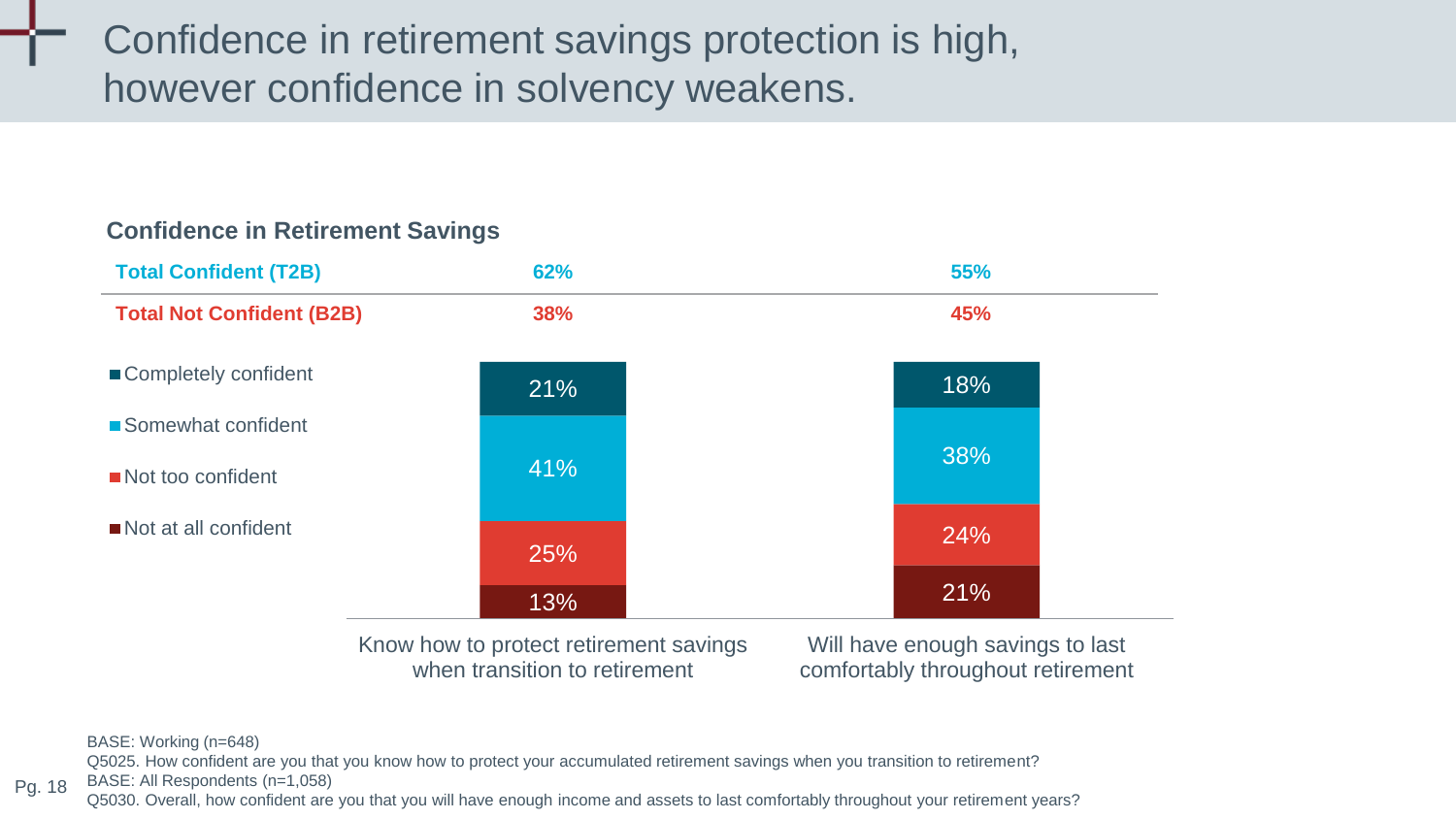### Confidence in Retirement Savings (Protection): Key Subgroup **Differences**

#### **Confidence in Retirement Savings: Protection**

| Age                              | <b>Total</b> | $18 - 24$      | 25-34      | $35 - 44$         | 45-54               | 55-64               | $65+$             |         |
|----------------------------------|--------------|----------------|------------|-------------------|---------------------|---------------------|-------------------|---------|
| <b>Total Confident (T2B)</b>     | 62%          | 71%            | 60%        | 68%               | 57%                 | 55%                 | 67%               |         |
| <b>Total Not Confident (B2B)</b> | 38%          | 29%            | 40%        | 32%               | 43%                 | 45%                 | 33%               |         |
| <b>HH</b> Income                 | Total        | $<$ \$49.9 $k$ | \$50-99.9k | $$100-$<br>299.9k |                     | \$300-<br>\$499.9k* | \$500k+*          |         |
| <b>Total Confident (T2B)</b>     | 62%          | 48%            | 71%        | 77%               |                     | 79%                 | 89%               |         |
| <b>Total Not Confident (B2B)</b> | 38%          | 52%            | 29%        | 23%               |                     | 21%                 | 11%               |         |
| <b>HH Assets</b>                 | <b>Total</b> | $<$ \$49.9 $k$ | \$50-99.9k | $$100-$<br>299.9k | $$300-$<br>\$499.9k |                     | \$500-<br>999.9k* | $$1m+*$ |
| <b>Total Confident (T2B)</b>     | 62%          | 42%            | 75%        | 81%               | 86%                 |                     | 94%               | 87%     |
| <b>Total Not Confident (B2B)</b> | 38%          | 58%            | 25%        | 19%               | 14%                 |                     | 6%                | 13%     |

\*Caution: Extremely small base

Pg. 19 BASE: Working (n=648)

Q5025. How confident are you that you know how to protect your accumulated retirement savings when you transition to retirement?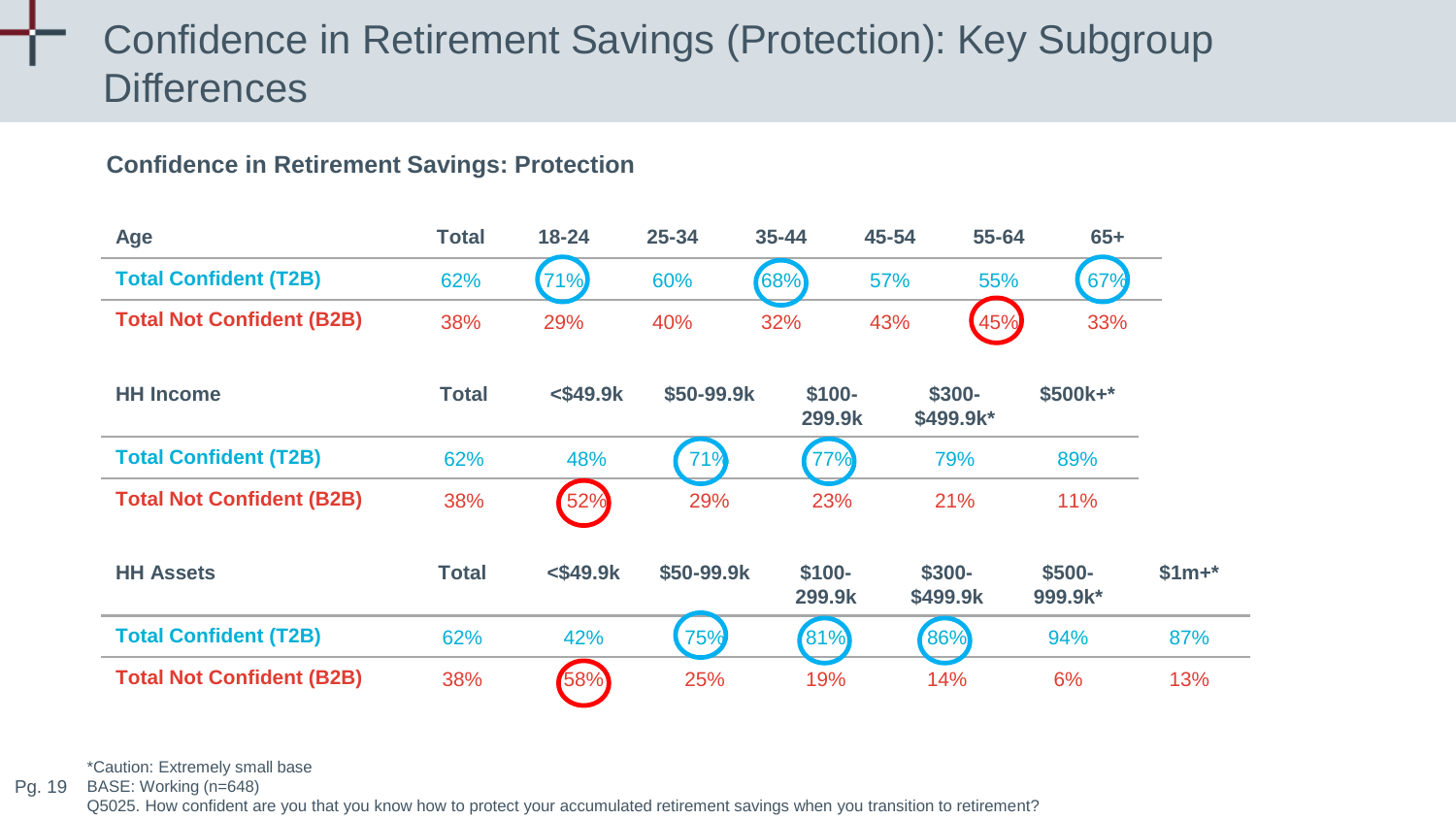### Confidence in Retirement Savings (Protection): Key Subgroup **Differences**

**Confidence in Retirement Savings: Protection**

| <b>Total</b> | <b>Male</b> |                   |                             |                          |                               |
|--------------|-------------|-------------------|-----------------------------|--------------------------|-------------------------------|
| 62%          | 71%         |                   |                             |                          |                               |
| <b>38%</b>   | 29%         |                   |                             |                          |                               |
|              |             |                   |                             |                          |                               |
| <b>Total</b> | Gen Z*      | <b>Millennial</b> | Gen X                       | <b>Boomer</b>            | <b>Silent</b><br>Generation** |
| 62%          | 77%         | 65%               | 58%                         | 60%                      | 79%                           |
|              |             |                   |                             | 40%                      | 21%                           |
|              |             |                   | <b>Female</b><br>52%<br>48% | 42%<br>38%<br>23%<br>35% | <b>Baby</b>                   |

\*Caution: Small base; \*\*Caution: Extremely small base

Pg. 20 BASE: Working (n=648); Male (n=308); Female (n=340); Gen Z (n=32); Millennial (n=267); Gen X (n=196); Baby Boomer (n=147); Silent Generation (n=6) Q5025. How confident are you that you know how to protect your accumulated retirement savings when you transition to retirement?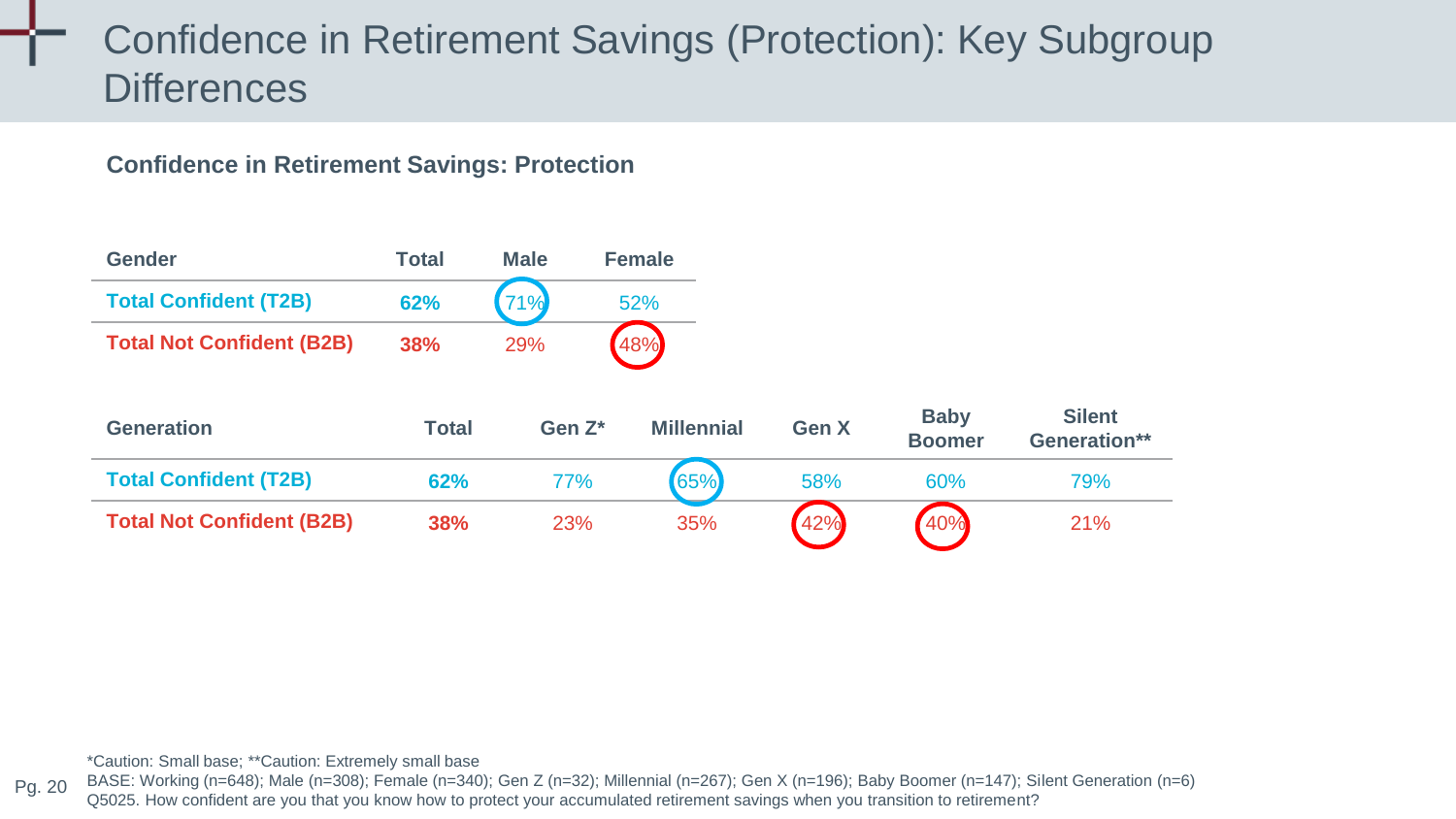### Confidence in Retirement Savings (Savings): Key Subgroup Differences

#### **Confidence in Retirement Savings: Having Enough Savings**

| Age                              | <b>Total</b> | $18 - 24$      | $25 - 34$  | $35 - 44$         | 45-54<br>55-64      | $65+$              |         |
|----------------------------------|--------------|----------------|------------|-------------------|---------------------|--------------------|---------|
| <b>Total Confident (T2B)</b>     | 55%          | 57%            | 63%        | 60%               | 51%<br>46%          | 58%                |         |
| <b>Total Not Confident (B2B)</b> | 45%          | 43%            | 37%        | 40%               | 54%<br>49%          | 42%                |         |
| <b>HH</b> Income                 | <b>Total</b> | $<$ \$49.9 $k$ | \$50-99.9k | $$100-$<br>299.9k | \$300-<br>\$499.9k* | $$500k+*$          |         |
| <b>Total Confident (T2B)</b>     | 55%          | 39%            | 68%        | 79%               | 79%                 | 81%                |         |
| <b>Total Not Confident (B2B)</b> | 45%          | 61%            | 32%        | 21%               | 21%                 | 19%                |         |
| <b>HH Assets</b>                 | <b>Total</b> | $<$ \$49.9 $k$ | \$50-99.9k | $$100-$<br>299.9k | \$300-<br>\$499.9k  | $$500-$<br>999.9k* | $$1m+*$ |
| <b>Total Confident (T2B)</b>     | 55%          | 35%            | 68%        | 76%               | 85%                 | 91%                | 92%     |
| <b>Total Not Confident (B2B)</b> | 45%          | 65%            | 32%        | 24%               | 15%                 | 9%                 | 8%      |

\*Caution: Extremely small base

Pg. 21 BASE: Working (n=1058)

Q5030. Overall, how confident are you that you will have enough income and assets to last comfortably throughout your retirement years?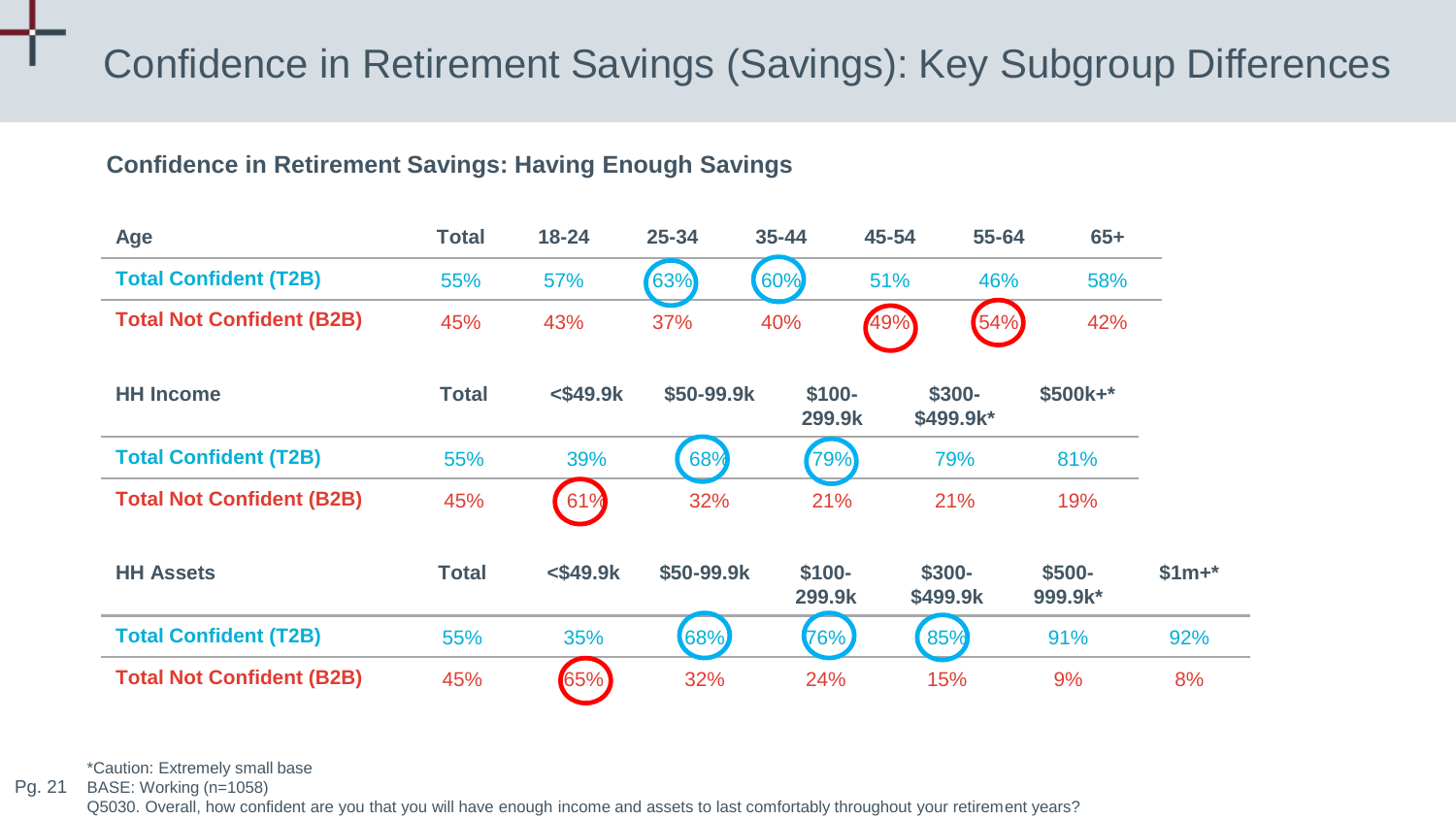### Confidence in Retirement Savings (Savings): Key Subgroup Differences

#### **Confidence in Retirement Savings: Having Enough Savings**

| Gender                           | <b>Total</b> | <b>Male</b> | Female            |       |                              |                                    |
|----------------------------------|--------------|-------------|-------------------|-------|------------------------------|------------------------------------|
| <b>Total Confident (T2B)</b>     | 55%          | 65%         | 46%               |       |                              |                                    |
| <b>Total Not Confident (B2B)</b> | 45%          | 35%         | 54%               |       |                              |                                    |
| <b>Generation</b>                | <b>Total</b> | Gen $Z^*$   | <b>Millennial</b> | Gen X | <b>Baby</b><br><b>Boomer</b> | <b>Silent</b><br><b>Generation</b> |
| <b>Total Confident (T2B)</b>     | 55%          | 56%         | 64%               | 50%   | 52%                          | 63%                                |
| <b>Total Not Confident (B2B)</b> | 45%          | 44%         | 36%               | (50%) | 48%                          | 37%                                |

\*Caution: Small base

Pg. 22 BASE: Working (n=1058); Male (n=480); Female (n=578); Gen Z (n=33); Millennial (n=280); Gen X (n=231); Baby Boomer (n=435); Silent Generation (n=79) Q5030. Overall, how confident are you that you will have enough income and assets to last comfortably throughout your retirement years?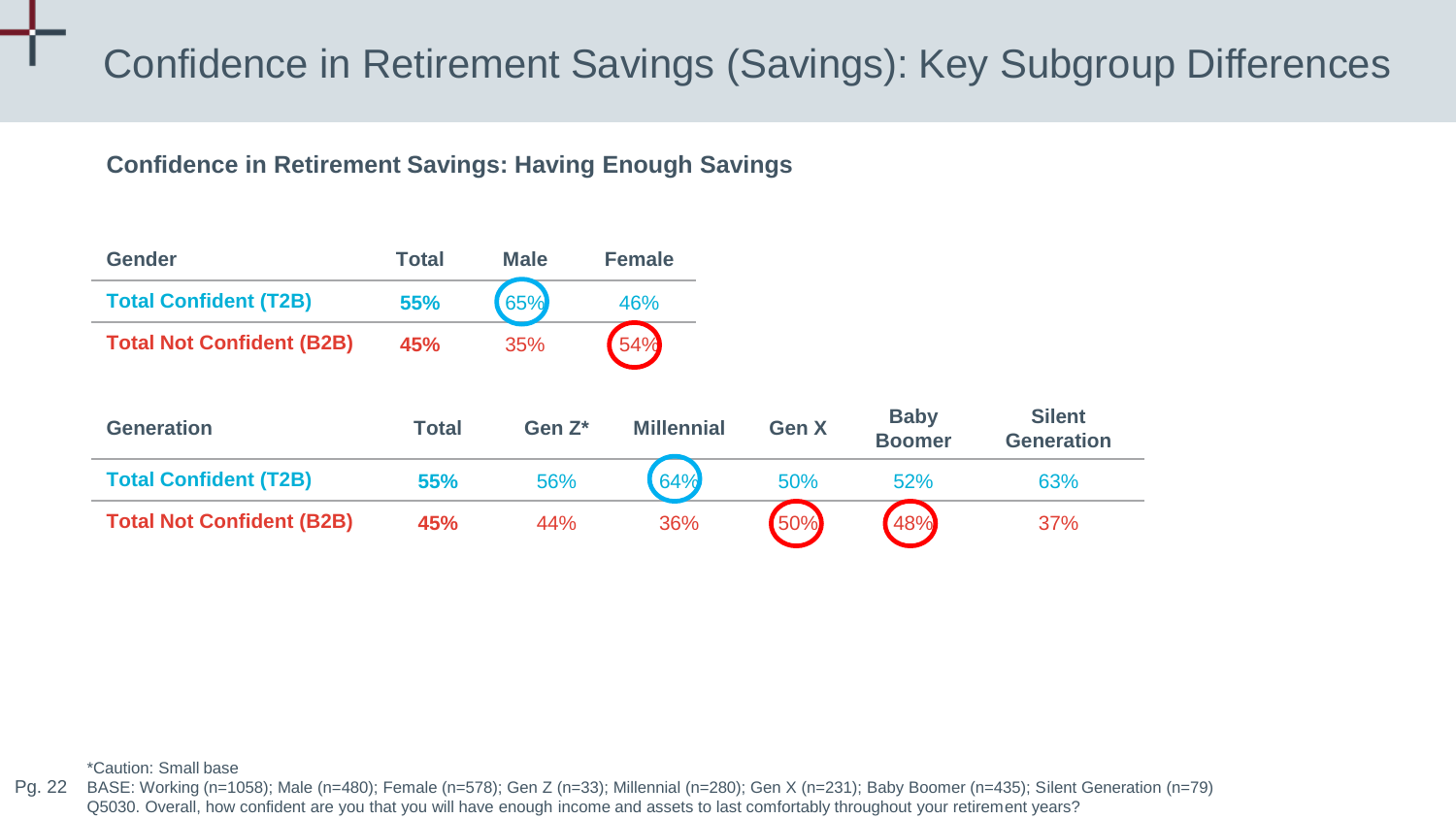Although many have not altered their financial habits in the current political climate, setting and following a financial plan is a key adjustment for those who have.

#### **Ways Political Climate/Current State of Affairs has Influenced Personal Money Management**



Pg. 23 BASE: All Respondents (n=1,058)

Q5035. How has today's political climate and our country's current state of affairs influenced the way you manage your money? Check all that apply.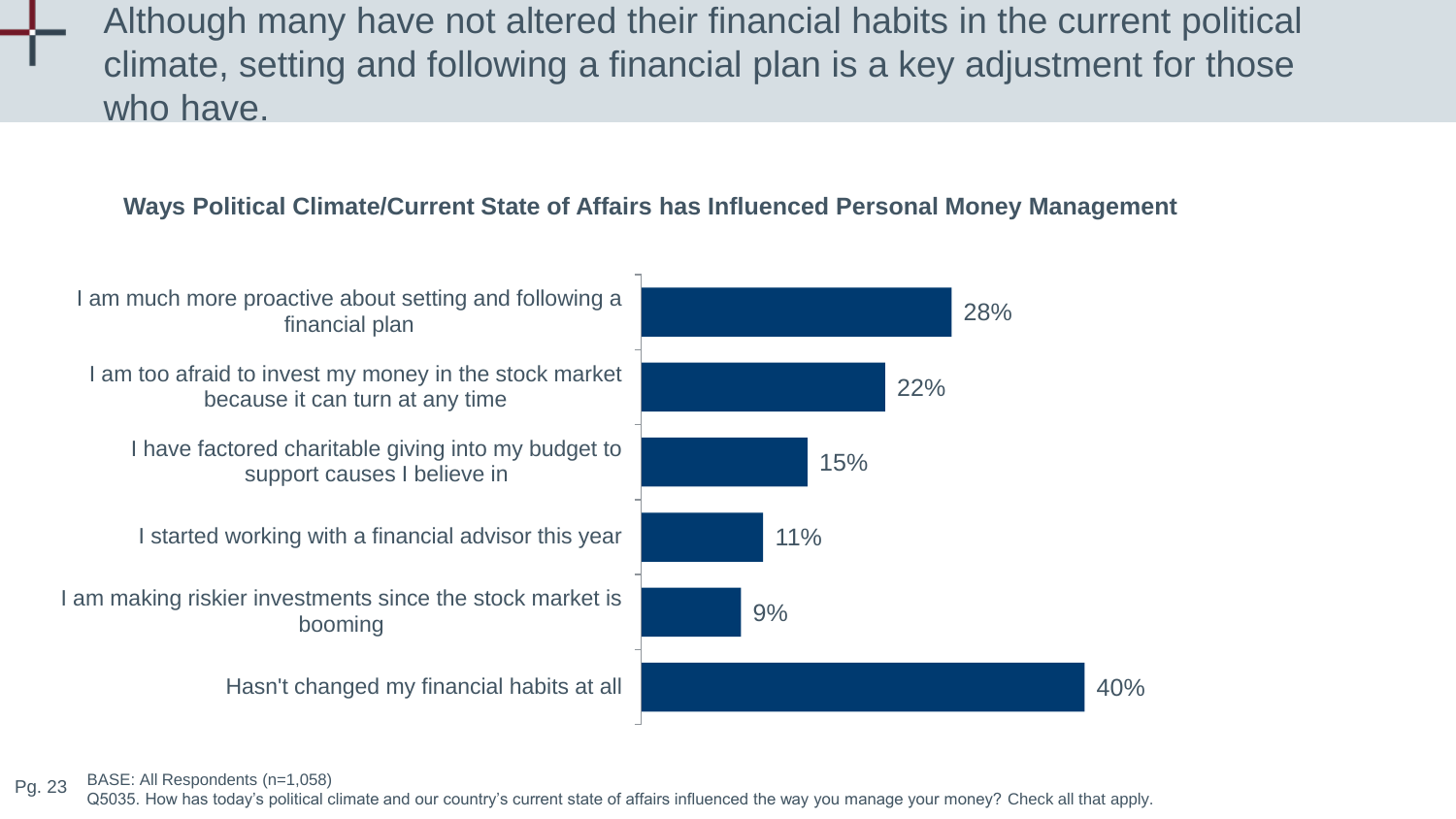## Ways Political Climate has Influenced Personal Money Management: Key Subgroup Differences

#### **Ways Political Climate/Current State of Affairs has Influenced Personal Money Management**

| Gender                                                                                    | <b>Total</b> | <b>Male</b> | <b>Female</b> |
|-------------------------------------------------------------------------------------------|--------------|-------------|---------------|
| I am much more proactive about setting and<br>following a financial plan                  | <b>28%</b>   | 29%         | 28%           |
| I am too afraid to invest my money in the stock<br>market because it can turn at any time | 22%          | 21%         | 23%           |
| I have factored charitable giving into my budget<br>to support causes I believe in        | 15%          | 17%         | 13%           |
| I started working with a financial advisor this<br>year                                   | 11%          | 13%         | 8%            |
| I am making riskier investments since the stock<br>marker is booming                      | 9%           | 14%         | 5%            |
| Hasn't changed my financial habits at all                                                 | 40%          | 38%         |               |

Pg. 24 BASE: All Respondents (n=1,058); Male (n=480); Female (n=578)

Q5035. How has today's political climate and our country's current state of affairs influenced the way you manage your money? Check all that apply.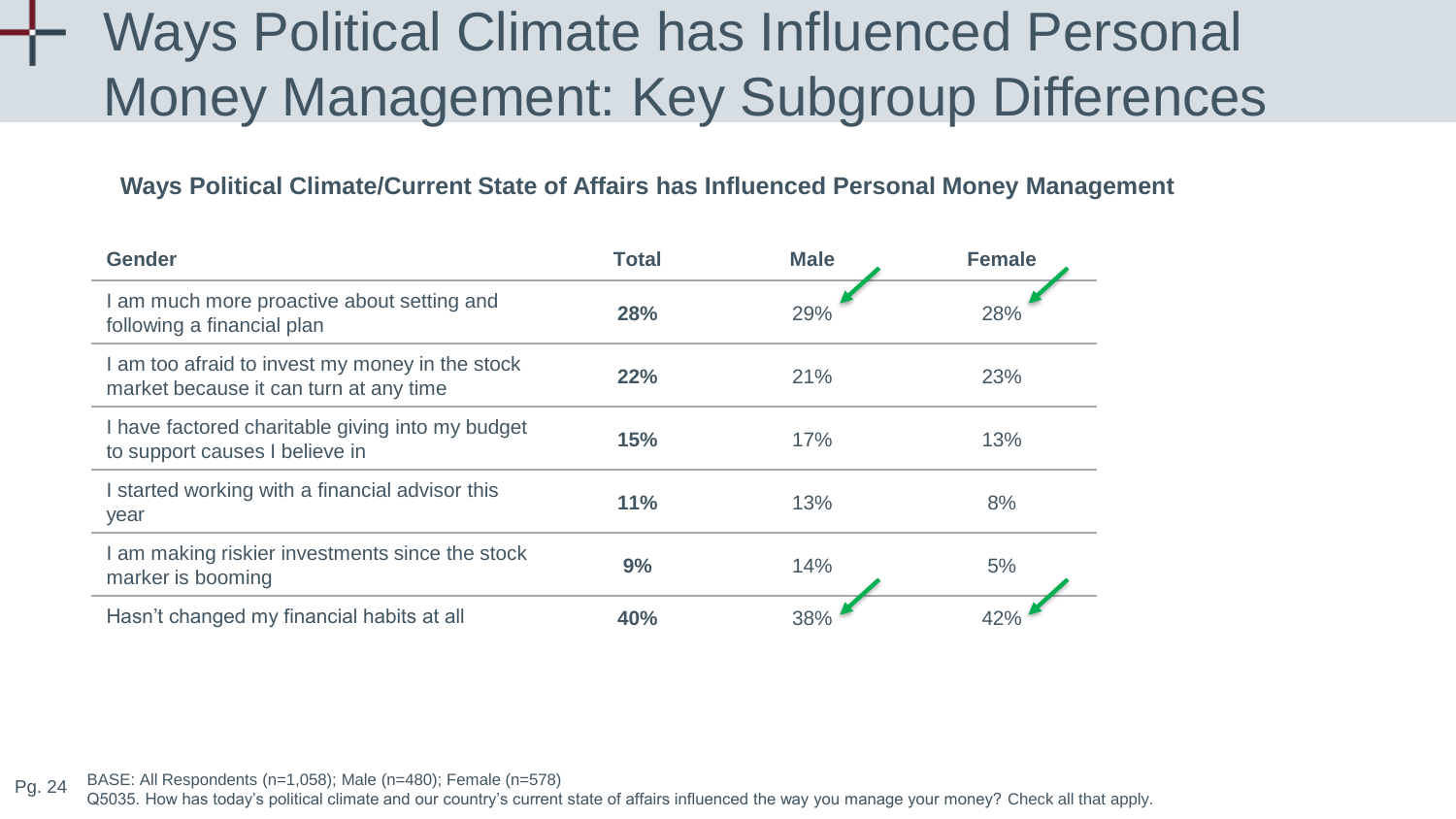## Ways Political Climate has Influenced Personal Money Management: Key Subgroup Differences

#### **Ways Political Climate/Current State of Affairs has Influenced Personal Money Management**

| <b>Generation</b>                                                                            | Total | Gen $Z^*$ | <b>Millennial</b> | Gen X | <b>Baby</b><br><b>Boomer</b> | <b>Silent</b><br><b>Generation</b> |
|----------------------------------------------------------------------------------------------|-------|-----------|-------------------|-------|------------------------------|------------------------------------|
| I am much more proactive about<br>setting and following a financial plan                     | 28%   | 37%       | 37%               | 32%   | 24%                          | 18%                                |
| I am too afraid to invest my money in<br>the stock market because it can turn at<br>any time | 22%   | 43%       | 24%               | 19%   | 22%                          | 16%                                |
| I have factored charitable giving into<br>my budget to support causes I believe<br>in        | 15%   | 29%       | 19%               | 17%   | 12%                          | 7%                                 |
| I started working with a financial<br>advisor this year                                      | 11%   | 32%       | 19%               | 12%   | 6%                           | 3%                                 |
| I am making riskier investments since<br>the stock marker is booming                         | 9%    | 20%       | 18%               | 11%   | 5%                           |                                    |
| Hasn't changed my financial habits at<br>all                                                 | 40%   | 17%       | 24%               | 34%   | 49%                          | 65%                                |

\*Caution: Small base

Pg. 25 BASE: All Respondents (n=1,058); Gen Z (n=33); Millennial (n=280); Gen X (n=231); Baby Boomer (n=435); Silent Generation (n=79) Q5035. How has today's political climate and our country's current state of affairs influenced the way you manage your money? Check all that apply.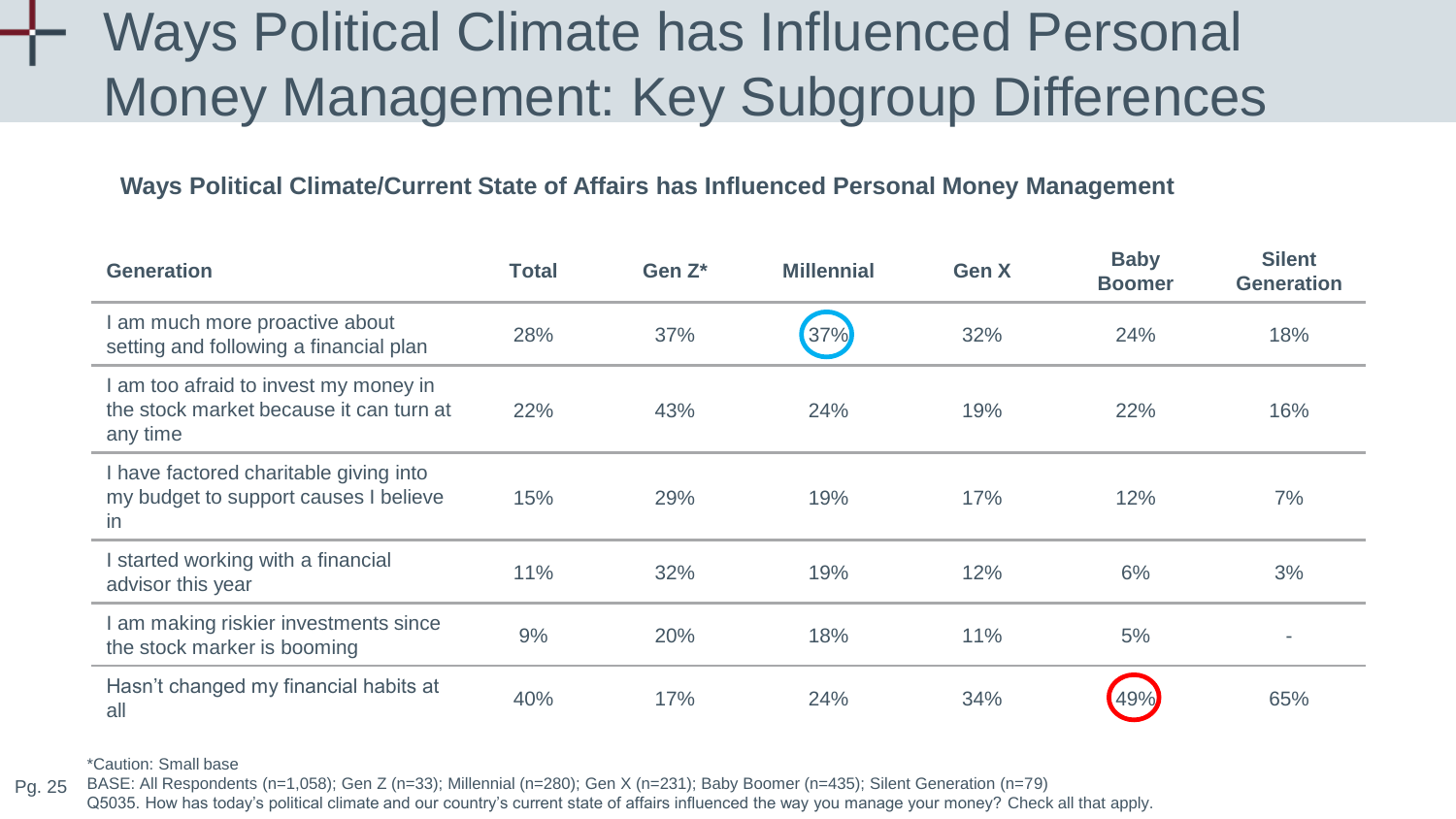A majority of voters have not worked with a financial planner and generally do not plan to in future.



BASE: All Respondents (n=1,058)

Q5040. Do you currently work with a financial advisor?

Pg. 26 BASE: Do not work with FP (n=750)

Q5045. Generally speaking, looking into the future, how likely is it that you will work with a financial advisor?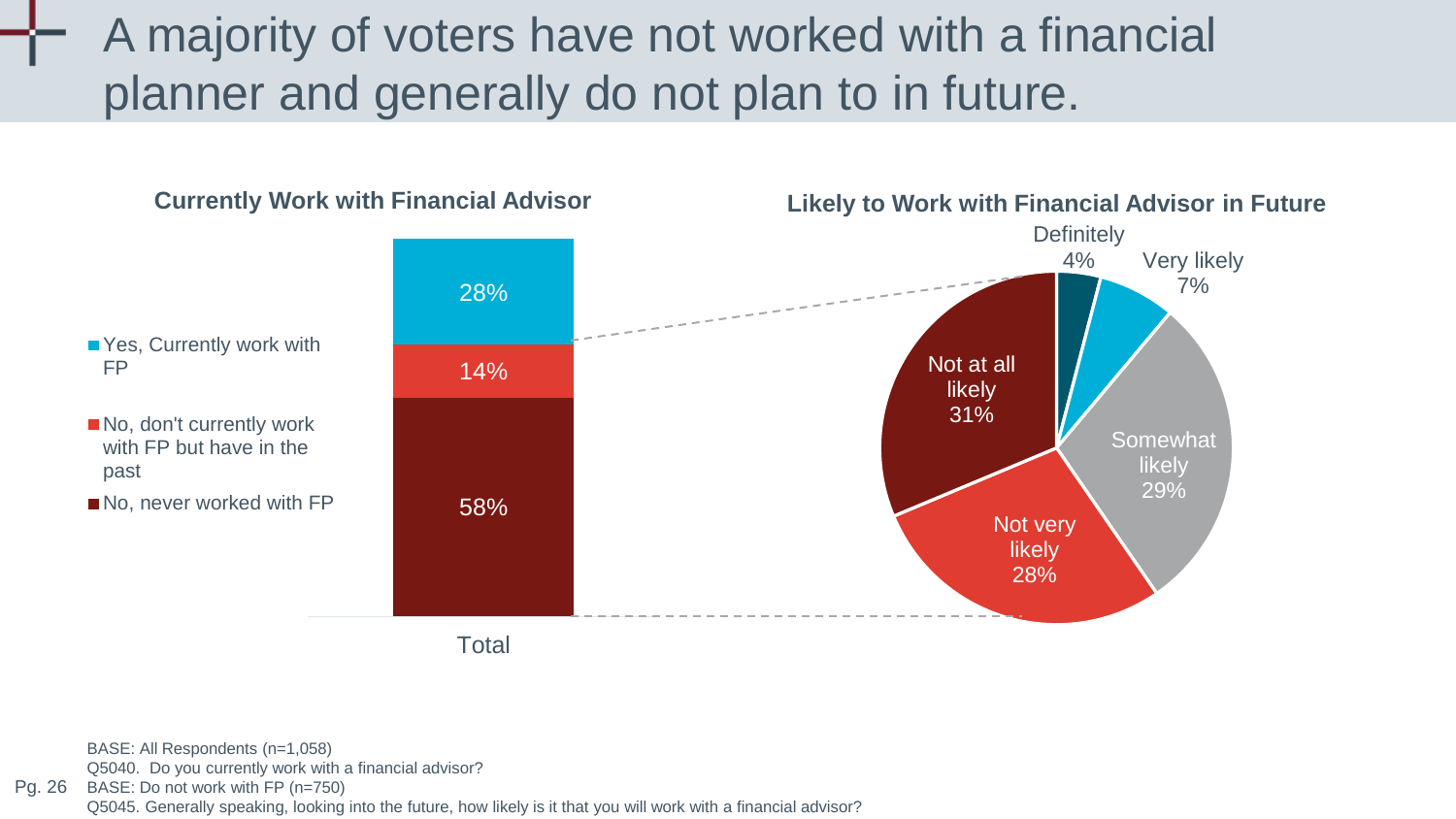### Currently Work with Financial Advisor: Key Subgroup **Differences**

#### **Currently Work with Financial Advisor**



#### **Currently work with a financial advisor**

#### Total

58%

14%

28%

| Gender                                                   | Total | Gen $Z^*$ | <b>Millennial</b> | Gen X | <b>Baby</b><br><b>Boomer</b> | <b>Silent</b><br><b>Generation</b> |
|----------------------------------------------------------|-------|-----------|-------------------|-------|------------------------------|------------------------------------|
| Yes, Currently work with FP                              | 28%   | 35%       | 31%               | 23%   | 28%                          | 35%                                |
| No, don't currently work with FP<br>but have in the past | 14%   | 14%       | 20%               | 14%   | 12%                          | 9%                                 |
| No, never worked with FP                                 | 58%   | 51%       | 50%               | 63%   | 61%                          | 56%                                |

\*Caution: Small base

Pg. 27 BASE: All Respondents (n=1,058); Male (n=480); Female (n=578); Gen Z (n=33); Millennial (n=280); Gen X (n=231); Baby Boomer (n=435); Silent Generation (n=79) Q5040. Do you currently work with a financial advisor?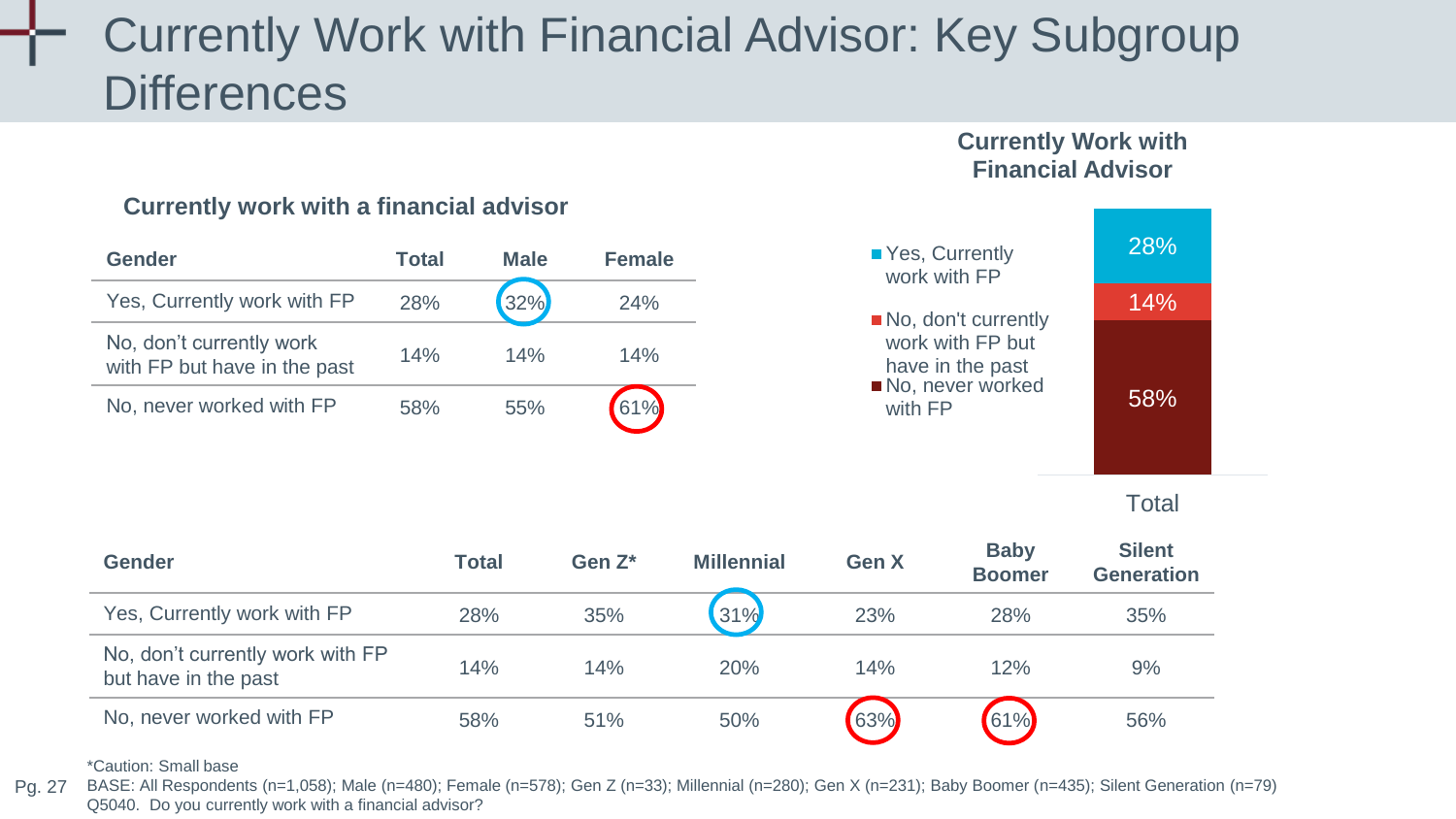### Likely to Work with Financial Advisor in Future: Key Subgroup Differences

#### **Likely to Work with Financial Advisor in Future**

| Gender            | <b>Total</b> | <b>Male</b> | <b>Female</b> |
|-------------------|--------------|-------------|---------------|
| Definitely        | 4%           | 4%          | 4%            |
| Very likely       | 7%           | 9%          | 6%            |
| Somewhat likely   | 29%          | 27%         | 31%           |
| Not very likely   | 28%          | 32%         | 25%           |
| Not at all likely | 31%          | 28%         | 33%           |



| <b>Generation</b> | Total | Gen Z** | <b>Millennial</b> | <b>Gen X</b> | <b>Baby</b><br><b>Boomer</b> | <b>Silent</b><br><b>Generation</b> |
|-------------------|-------|---------|-------------------|--------------|------------------------------|------------------------------------|
| Definitely        | 4%    | 6%      | 8%                | 6%           | 2%                           | ۰                                  |
| Very likely       | 7%    | 19%     | 10%               | 10%          | 5%                           | ۰                                  |
| Somewhat likely   | 29%   | 50%     | 45%               | 34%          | 20%                          | 11%                                |
| Not very likely   | 28%   | 20%     | 22%               | 25%          | 33%                          | 37%                                |
| Not at all likely | 31%   | 5%      | 15%               | 25%          | 40%                          | 53%                                |

\*\*Caution: Extremely small base

Pg. 28 BASE: Do not work with FP (n=750); Male (n=321); Female (n=429); Gen Z (n=21); Millennial (n=194); Gen X (n=177); Boomer (n=308); Silent Generation (n=50) Q5045. Generally speaking, looking into the future, how likely is it that you will work with a financial advisor?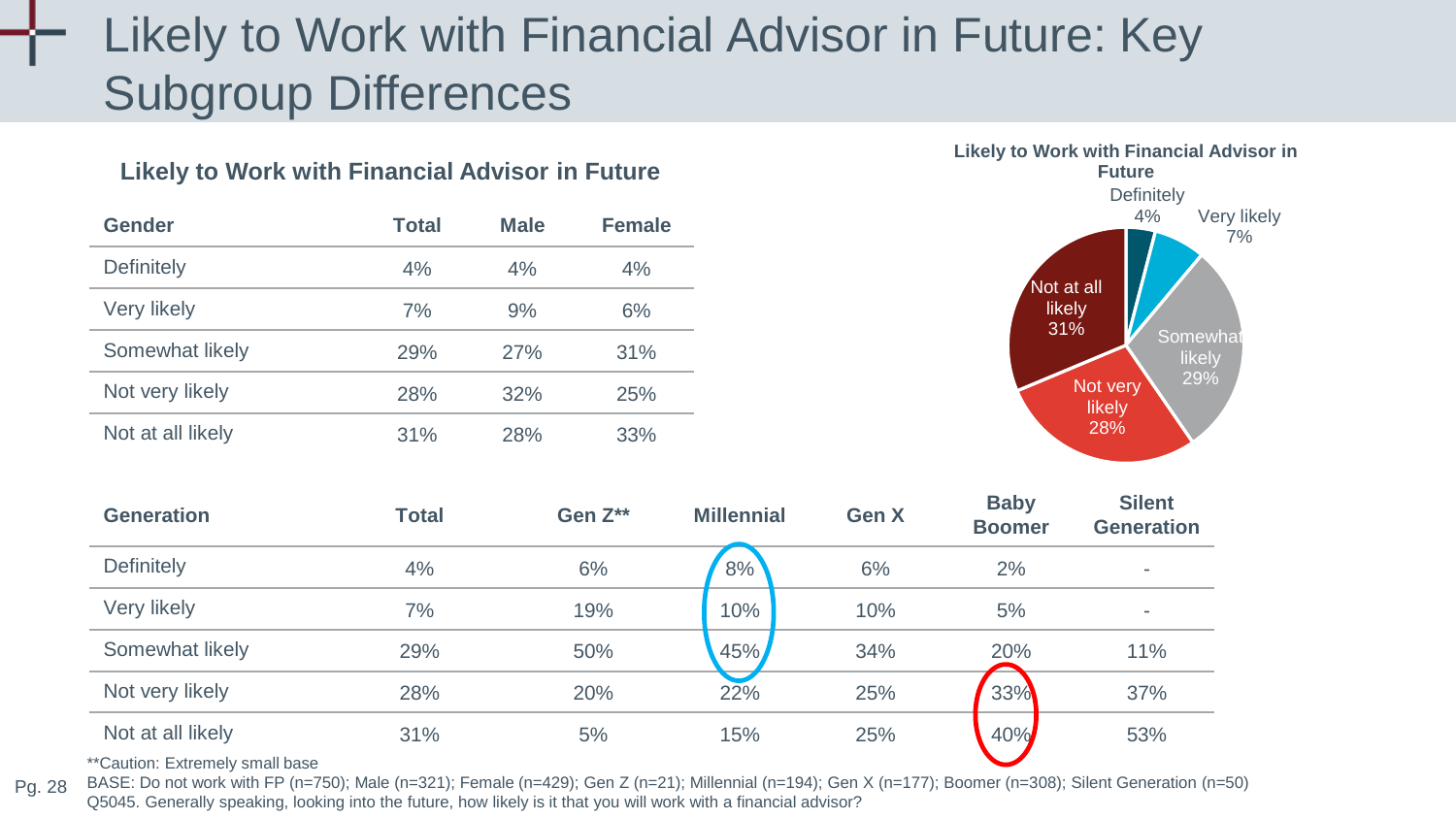### Many would look to a financial advisor for a comprehensive financial plan.

#### **Prefer "whole financial situation" vs. "specialize in one area"**



#### **Specialty Area Where Want Financial Advice\***

- 26% General investment advice/strategy
- 10% General financial management and budgeting advice
- 9% Getting ready for retirement
- 2% Save for major purchases
- 2% Tax strategies
- 2% Everything

#### **All ages, income levels and asset brackets have a preference for a comprehensive financial plan**

Pg. 29 BASE: All Respondents (n=1,058) Q5050. When you look for financial advice, would you want an advisor who has the ability to look at your whole financial situation or one who specializes in one area of your finances? BASE: Want Specialist (n=187) \*Note: Only mentions of 2% or greater shown

Q5055. In a short sentence, please describe the specialty area where you would want some financial advice.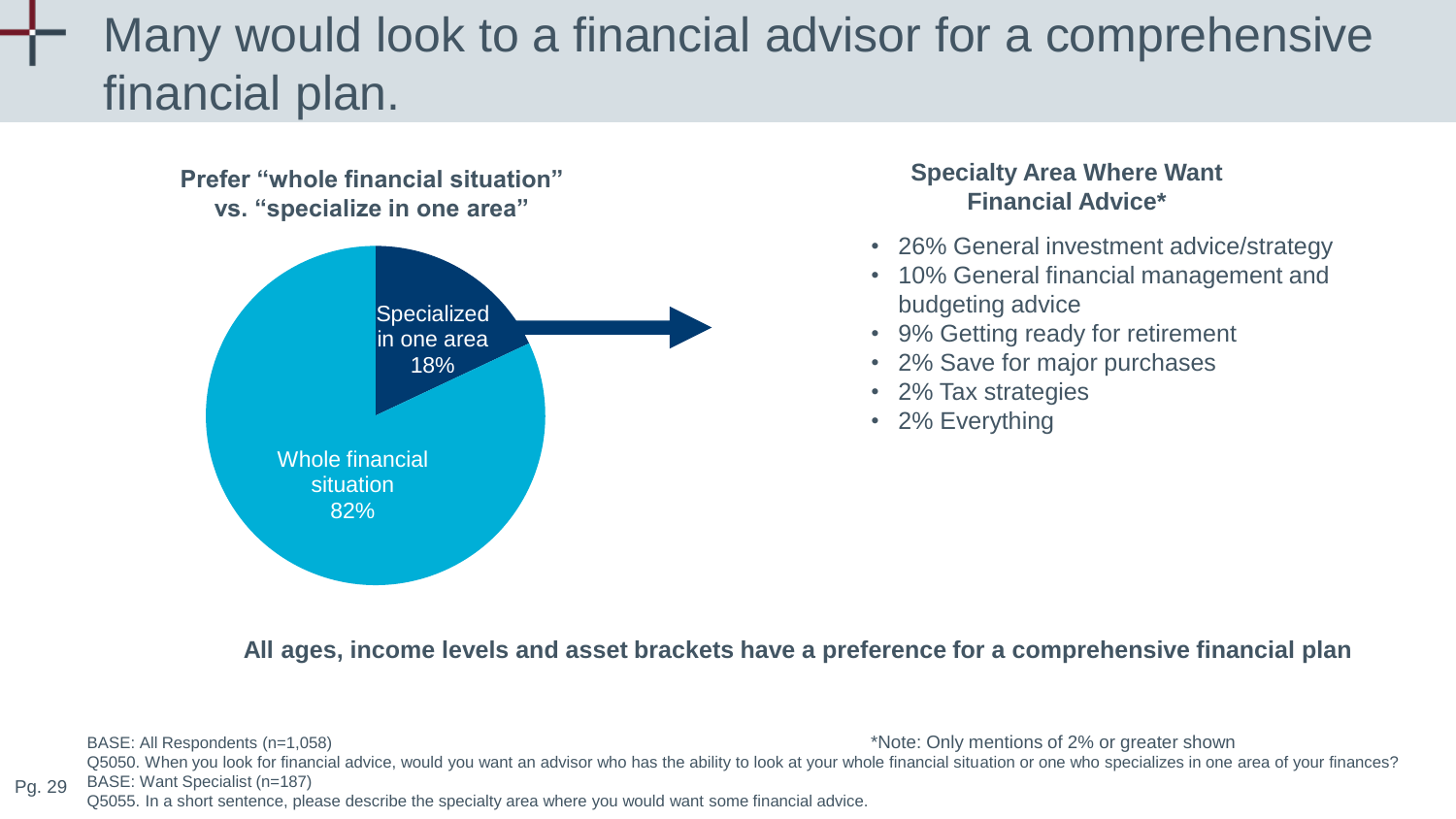### Preference for Financial Advice: Key Subgroup Differences

#### **Prefer "whole financial situation" vs. "specialize in one area"**

| Gender                    | <b>Total</b> | <b>Male</b> | <b>Female</b> |
|---------------------------|--------------|-------------|---------------|
| Whole financial situation | 82%          | 82%         | 82%           |
| Specialized in one area   | 18%          | 18%         | 18%           |



| <b>Generation</b>         | Total | Gen $Z^*$ | <b>Millennial</b> | Gen X | <b>Baby</b><br><b>Boomer</b> | <b>Silent</b><br><b>Generation</b> |
|---------------------------|-------|-----------|-------------------|-------|------------------------------|------------------------------------|
| Whole financial situation | 82%   | 79%       | 75%               | 80%   | 87%                          | 84%                                |
| Specialized in one area   | 18%   | 21%       | <b>25%</b>        | 20%   | 13%                          | 16%                                |

\*Caution: Small base

Pg. 30 BASE: All Respondents (n=1,058); Male (n=480); Female (n=578); Gen Z (n=33); Millennial (n=280); Gen X (n=231); Baby Boomer (n=435); Silent Generation (n=79) Q5050. When you look for financial advice, would you want an advisor who has the ability to look at your whole financial situation or one who specializes in one area of your finances?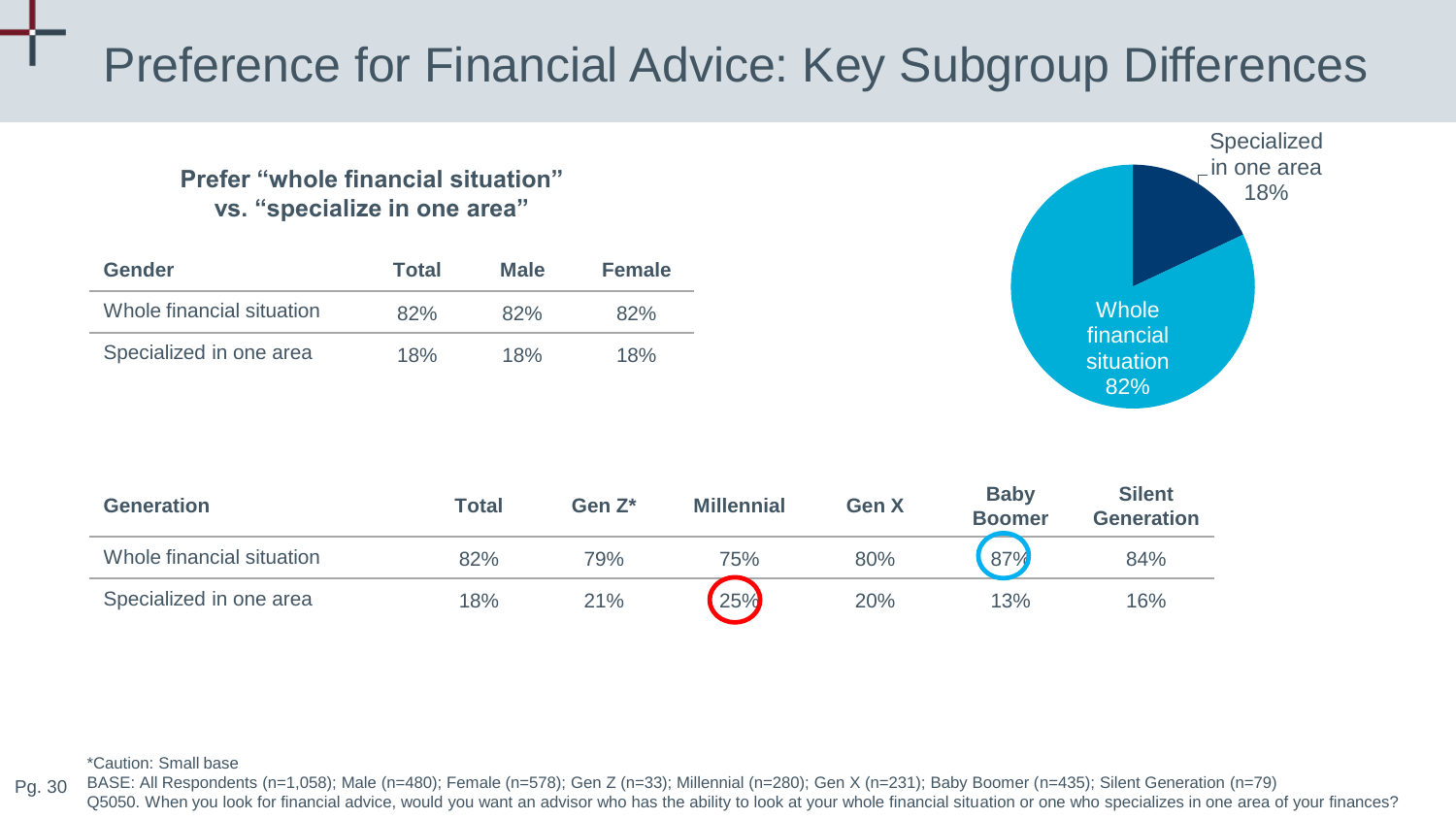### Specialty Area for Financial Advice: Key Subgroup **Differences**

#### **Specialty Area Where Want Financial Advice**

| <b>Gender</b> | <b>Male</b>                                           | <b>Female</b>                                        |
|---------------|-------------------------------------------------------|------------------------------------------------------|
|               | 30% General investment advice / strategy              | 22% General investment advice / strategy             |
|               | 11% General financial management and budgeting advice | 10% Getting ready for retirement                     |
|               | 8% Getting ready for retirement                       | 9% General financial management and budgeting advice |
|               | 2% Tax Strategies                                     | 4% Save for major purchases                          |
|               | 2% Everything                                         | 2% Tax Strategies                                    |
|               |                                                       | 2% Preserve income through retirement                |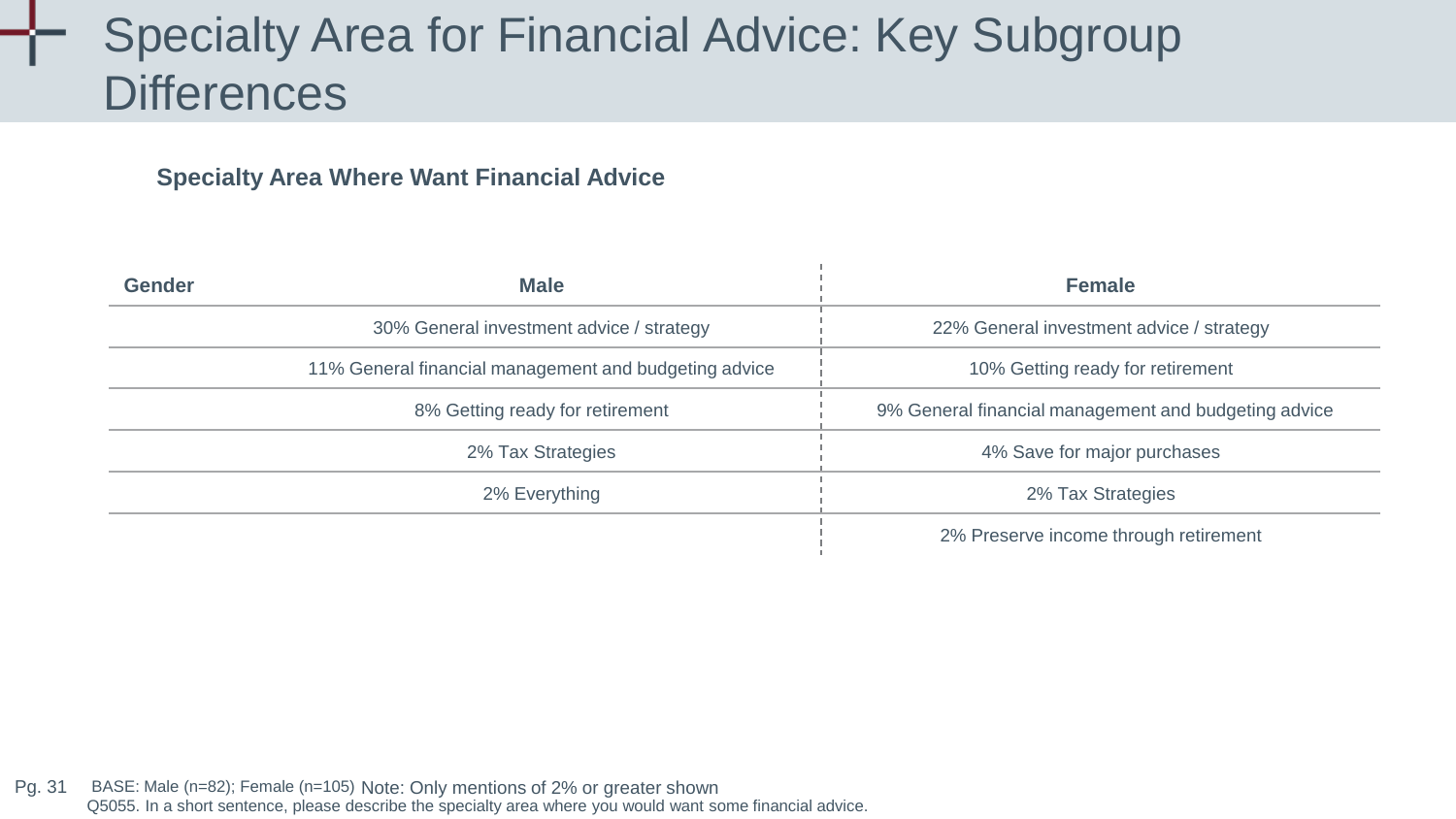### Specialty Area for Financial Advice: Key Subgroup **Differences**

#### **Specialty Area Where Want Financial Advice**

| <b>Generation</b> | Gen Z**                                                     | <b>Millennial</b>                                       | Gen X <sup>*</sup>                                     | <b>Baby</b><br><b>Boomer</b>                                | <b>Silent</b><br>Generation**                               |
|-------------------|-------------------------------------------------------------|---------------------------------------------------------|--------------------------------------------------------|-------------------------------------------------------------|-------------------------------------------------------------|
|                   | 25% General financial<br>management and<br>budgeting advice | 21% General investment<br>advice / strategy             | 20% General investment<br>advice / strategy            | 35% General investment<br>advice / strategy                 | 34% General investment<br>advice / strategy                 |
|                   | 15% General investment<br>advice / strategy                 | 14% Getting ready for<br>retirement                     | 16% Getting ready for<br>retirement                    | 11% General financial<br>management and<br>budgeting advice | 14% General financial<br>management and<br>budgeting advice |
|                   |                                                             | 13% General financial<br>management budgeting<br>advice | 4% General financial<br>management budgeting<br>advice | 4% Preserve income<br>through retirement                    |                                                             |
|                   |                                                             | 3% Save for major<br>purchases                          | 2% Save for major<br>purchases                         | 2% Save for major<br>purchases                              |                                                             |
|                   |                                                             | 3% Tax strategies                                       | 2% Tax strategies                                      | 2% Help with Health /<br>Medicare decisions                 |                                                             |
|                   |                                                             | 3% Everything                                           | 2% Everything                                          |                                                             |                                                             |

Pg. 32 BASE: Gen Z (n=7); Millennial (n=68); Gen X (n=46); Baby Boomer (n=53); Silent Generation (n=13) \*Caution: Small base \*\*Caution: Extremely small base Note: Only mentions of 2% or greater shownQ5055. In a short sentence, please describe the specialty area where you would want some financial advice.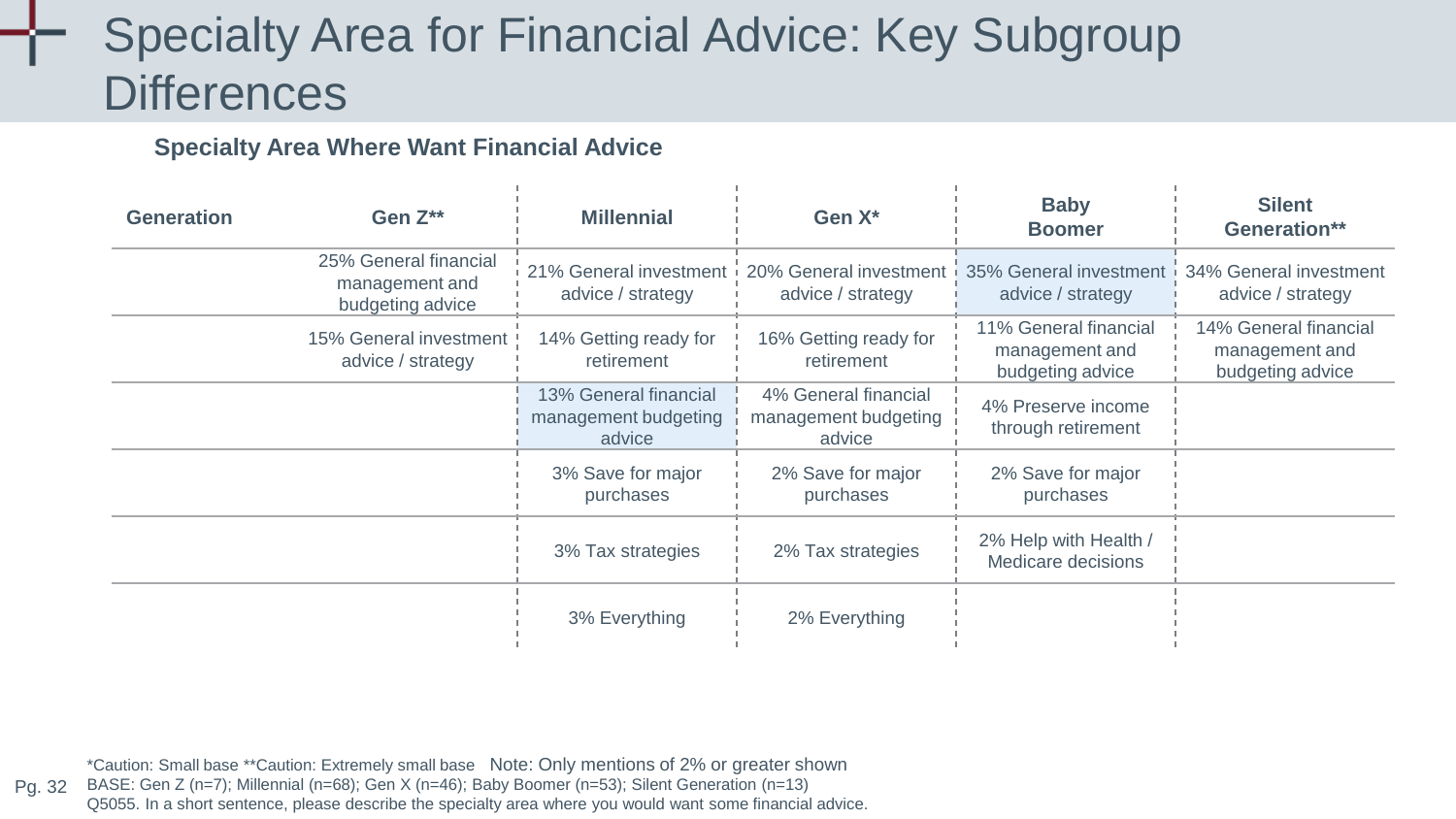When it comes to retirement, nearly 3 in 5 voters are likely to work with a financial advisor, with early engagement being of most interest.



BASE: All Respondents (n=1,058)

Q5060. In thinking specifically about retirement, how likely is it that you will work with a financial advisor?

Pg. 33 BASE: Likely to work with FP for retirement (n=633)

Q5065. Which of the following best describes when you would likely engage a financial advisor to help you with financial planning and retirement?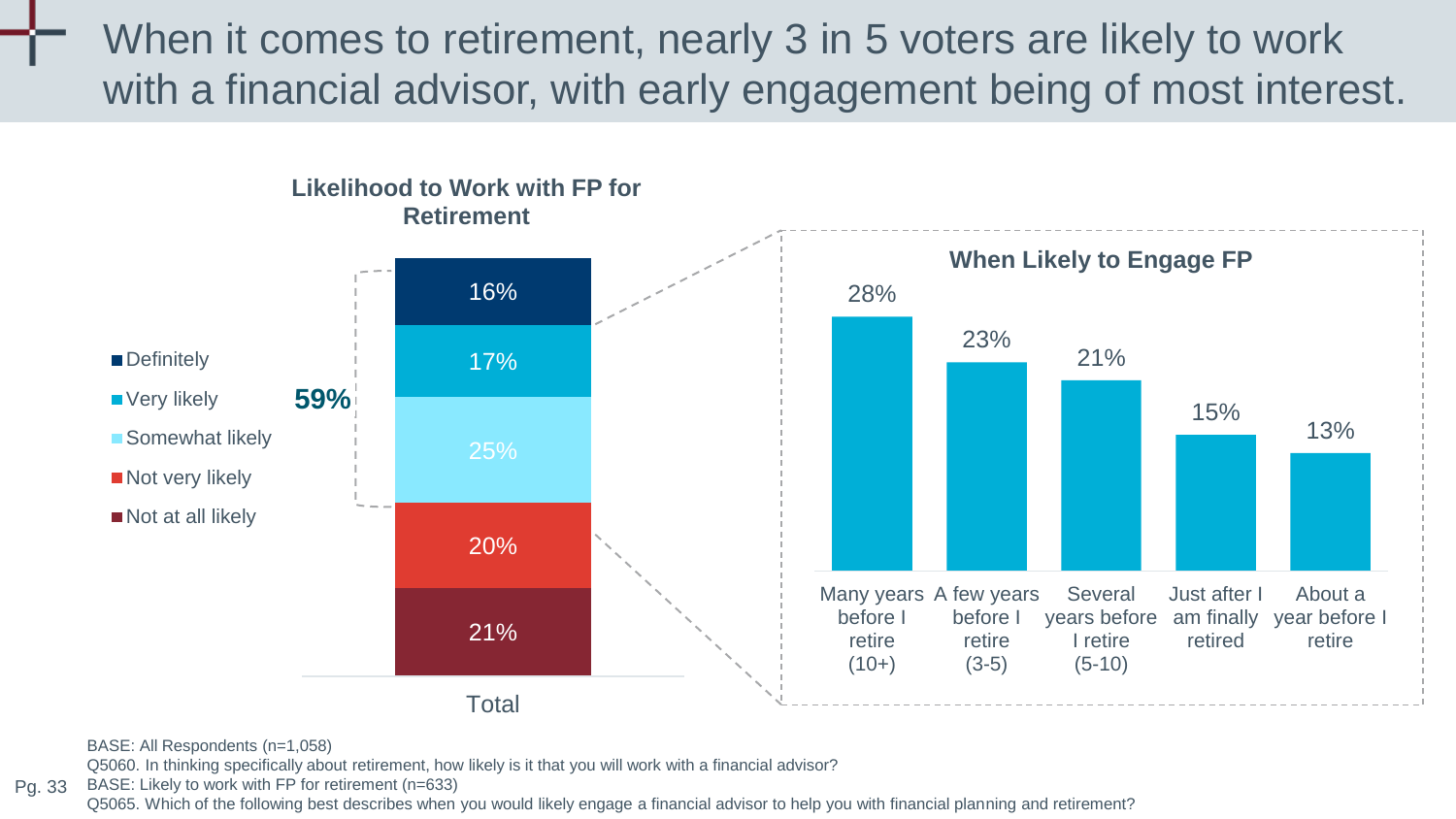### Likelihood to Work With FA: Key Subgroup Differences

|                                           |              |             |                   |              |                              |                                    | <b>Likelihood to Work with</b> |
|-------------------------------------------|--------------|-------------|-------------------|--------------|------------------------------|------------------------------------|--------------------------------|
| <b>Gender</b>                             | <b>Total</b> | <b>Male</b> | <b>Female</b>     |              | Definitely                   |                                    | <b>FP for Retirement</b>       |
| <b>Total Likely</b>                       | 59%          | 60%         | 58%               |              |                              |                                    | 16%                            |
| Definitely                                | 16%          | 16%         | 16%               |              | <b>Very likely</b>           | 59%                                | 17%                            |
| Very likely                               | 17%          | 20%         | 15%               |              | ■ Somewhat                   |                                    | 25%                            |
| Somewhat likely                           | 25%          | 24%         | 27%               |              | likely                       |                                    | 20%                            |
| Not very likely                           | 20%          | 22%         | 18%               |              | ■ Not very<br>likely         |                                    | 21%                            |
| Not at all likely                         | 21%          | 19%         | 24%               |              | Not at all<br>likely         |                                    | <b>Total</b>                   |
| <b>Generation</b>                         | <b>Total</b> | Gen Z*      | <b>Millennial</b> | <b>Gen X</b> | <b>Baby</b><br><b>Boomer</b> | <b>Silent</b><br><b>Generation</b> |                                |
| <b>Total Likely</b>                       | 59%          | 91%         | 77%               | 66%          | 46%                          | 39%                                |                                |
| Definitely                                | 16%          | 26%         | 19%               | 14%          | 15%                          | 15%                                |                                |
| Very likely                               | 17%          | 19%         | 24%               | 21%          | 12%                          | 14%                                |                                |
| Somewhat likely                           | 25%          | 46%         | 34%               | 31%          | 19%                          | 10%                                |                                |
| Not very likely                           | 20%          | 9%          | 16%               | 18%          | 23%                          | 23%                                |                                |
| Not at all likely<br>*Caution: Small base | 21%          | ٠           | 7%                | 16%          | 31%                          | 37%                                |                                |

Pg. 34 BASE: All Respondents (n=1,058); Male (n=480); Female (n=578); Gen Z (n=33); Millennial (n=280); Gen X (n=231); Baby Boomer (n=435); Silent Generation (n=79) Q5060. In thinking specifically about retirement, how likely is it that you will work with a financial advisor?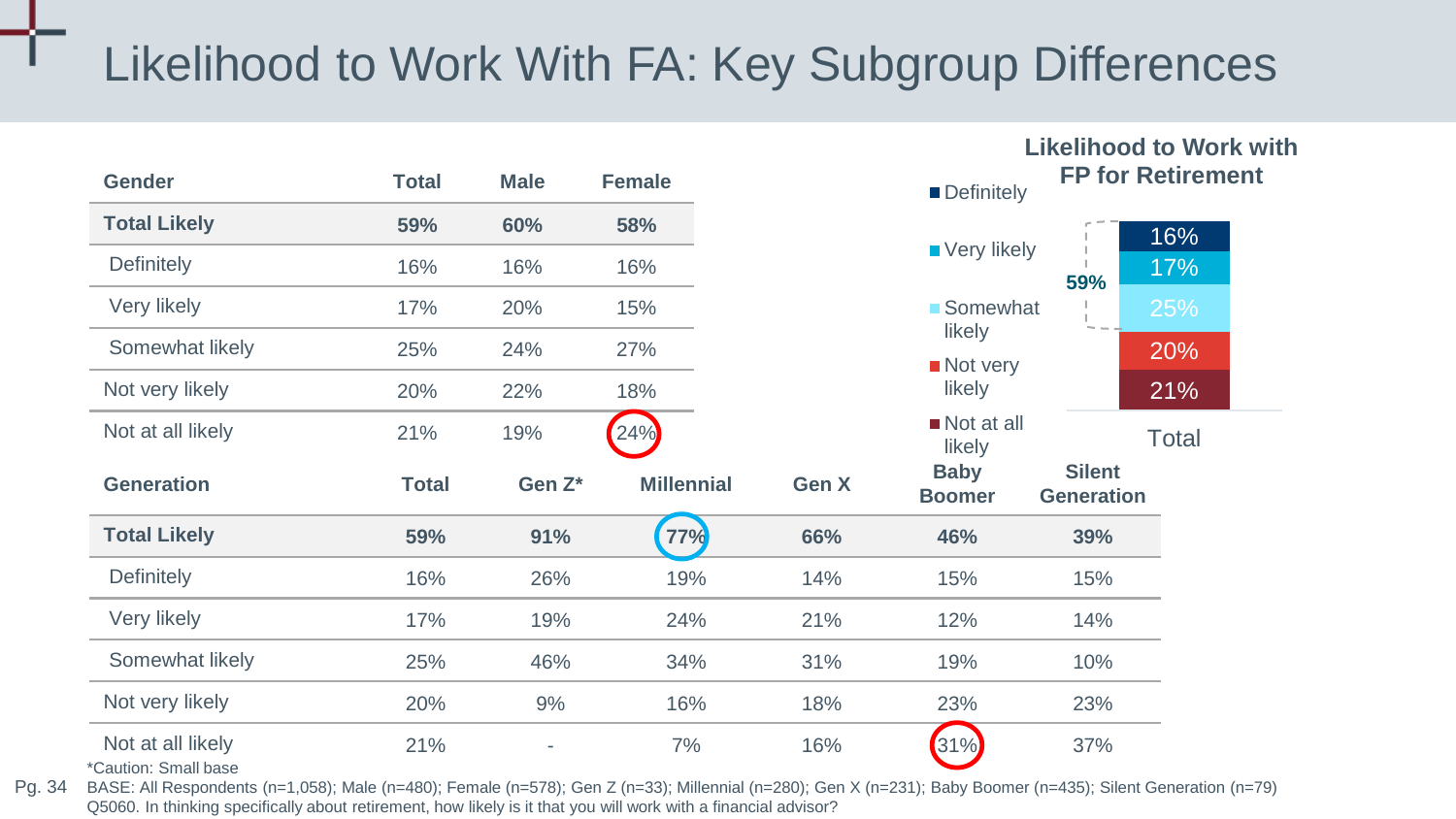### Likelihood to Engage FP: Key Subgroup Differences

| Gender                               | <b>Total</b> | <b>Male</b> | <b>Female</b> |
|--------------------------------------|--------------|-------------|---------------|
| Many years before I retire $(10+)$   | 28%          | 28%         | 28%           |
| A few years before I retire (3-5)    | 23%          | 21%         | 25%           |
| Several years before I retire (5-10) | 21%          | 21%         | 21%           |
| Just after I am finally retired      | 15%          | 16%         | 14%           |
| About a year before I retire         | 13%          | 14%         | 13%           |



| <b>Generation</b>                    | Total | Gen $Z^{**}$ | <b>Millennial</b> | <b>Gen X</b> | <b>Baby</b><br><b>Boomer</b> | <b>Silent</b><br>Generation* |
|--------------------------------------|-------|--------------|-------------------|--------------|------------------------------|------------------------------|
| Many years before I retire (10+)     | 28%   | 24%          | 30%               | (31%)        | 22%                          | 37%                          |
| A few years before I retire (3-5)    | 23%   | 30%          | 26%               | 21%          | 23%                          | 11%                          |
| Several years before I retire (5-10) | 21%   | 29%          | 18%               | 32%          | 16%                          | 16%                          |
| Just after I am finally retired      | 15%   | 3%           | 10%               | 10%          | 23%                          | 20%                          |
| About a year before I retire         | 13%   | 14%          | 14%               | 7%           | 16%                          | 17%                          |

\*Caution: Small base \*\*Caution: Extremely small base

Pg. 35 BASE: Likely to work with FP for retirement (n=633); Male (n=292); Female (n=341); Gen Z (n=30); Millennial (n=215); Gen X (n=150); Baby Boomer (n=205); Silent Generation (n=33) Q5065. Which of the following best describes when you would likely engage a financial advisor to help you with financial planning and retirement?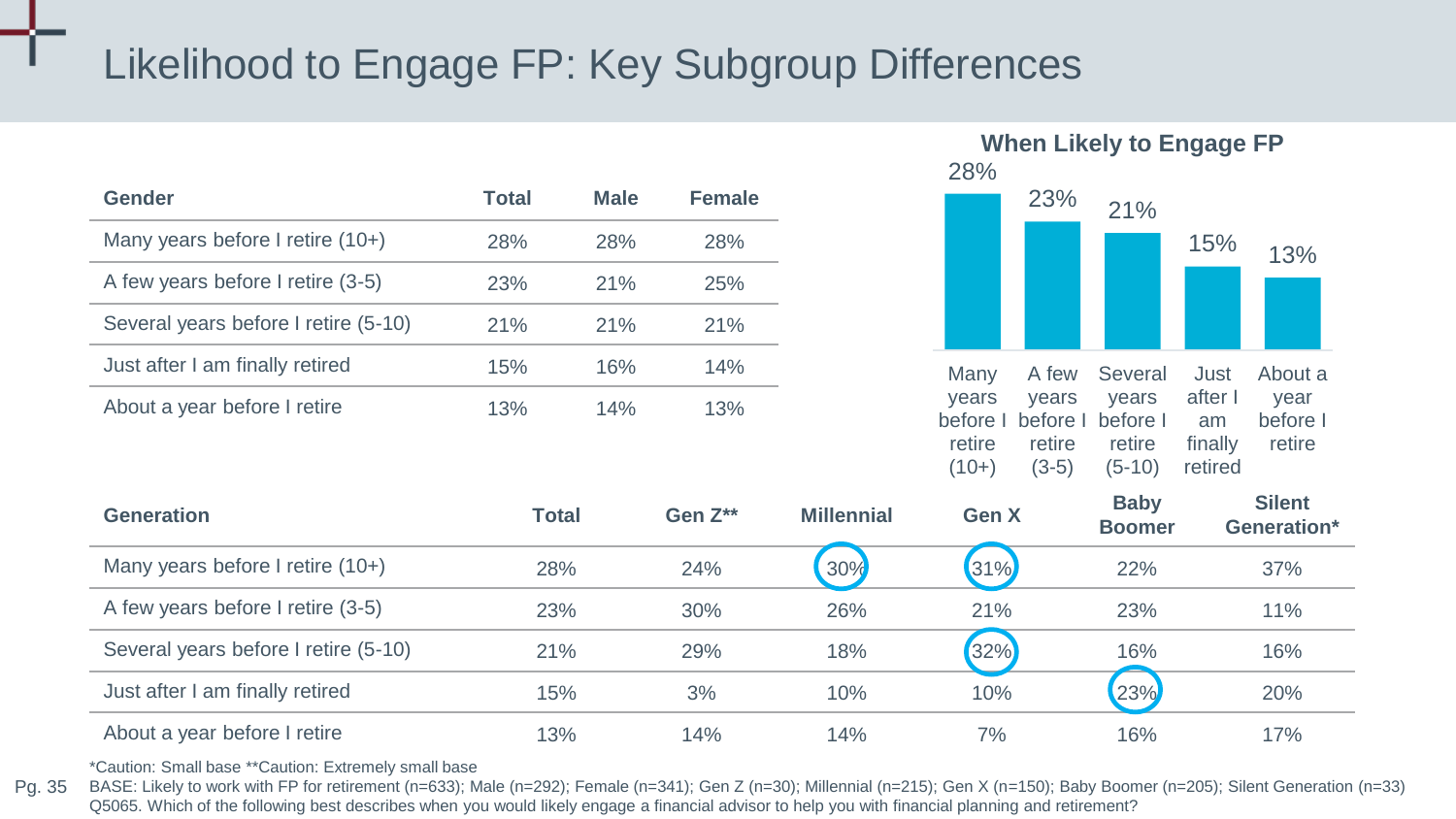Nearly 4 in 5 voters agree that financial advisors should always work in their best interest.

**Financial advisors should be required to act as a fiduciary—in other words, in your best interest at all times when providing financial planning and advice.**



**6% Total Disagree**

18-24 (11%) 18-29 (11%) New England (11%)

BASE: All Respondents (n=1,058)

Pg. 36 Q5070. Do you agree or disagree with the following statement? Financial advisors should be required to act as a fiduciary—in other words, in your best interest at all times when providing financial planning and advice.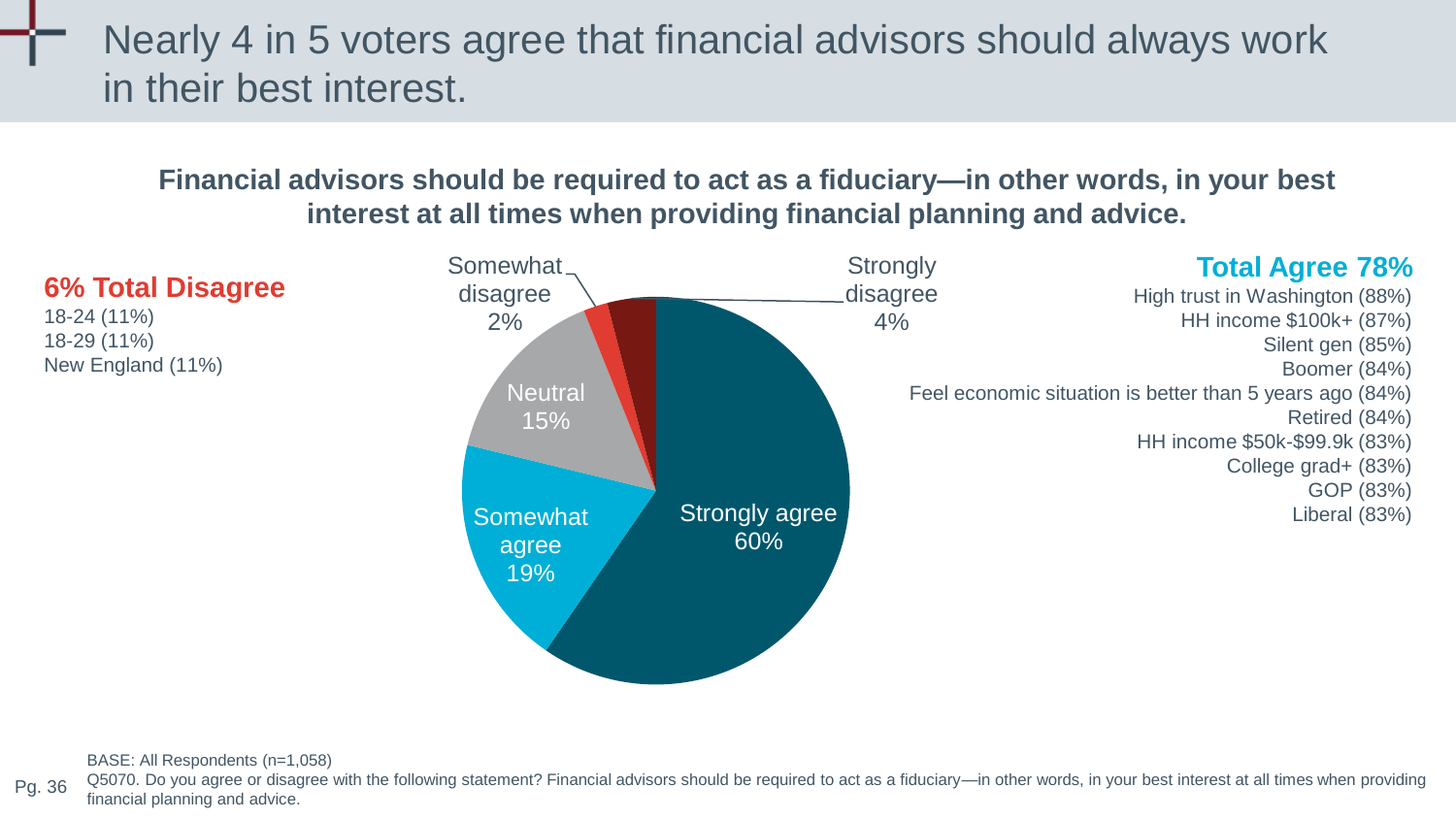Agreement that FAs Should Act as Fiduciary: Key Subgroup Differences

**Financial advisors should be required to act as a fiduciary—in other words, in your best interest at all times when providing financial planning and advice.**

### **Agree (Total) 78%**

**Age** 18-24 57% 25-34 69% 35-44 79% 45-54 79% 55-64 80% 65+ 87% **HH Income** <\$49.9k 72% \$50-99.9k 83% \$100-299.9k 87% \$300-499.9k 100%\*\* \$500k+ 89%\*\* **HH Assets** <\$49.9k 74% \$50-99.9k 72% \$100-299.9k 87% \$300-499.9k 87% \$500-999.9k 94%  $$1m+$  93%\*\*

BASE: All Respondents (n=1,058) \*\*Caution: Extremely small base

Pg. 37 Q5070. Do you agree or disagree with the following statement? Financial advisors should be required to act as a fiduciary—in other words, in your best interest at all times when providing financial planning and advice.

**Agreement by…**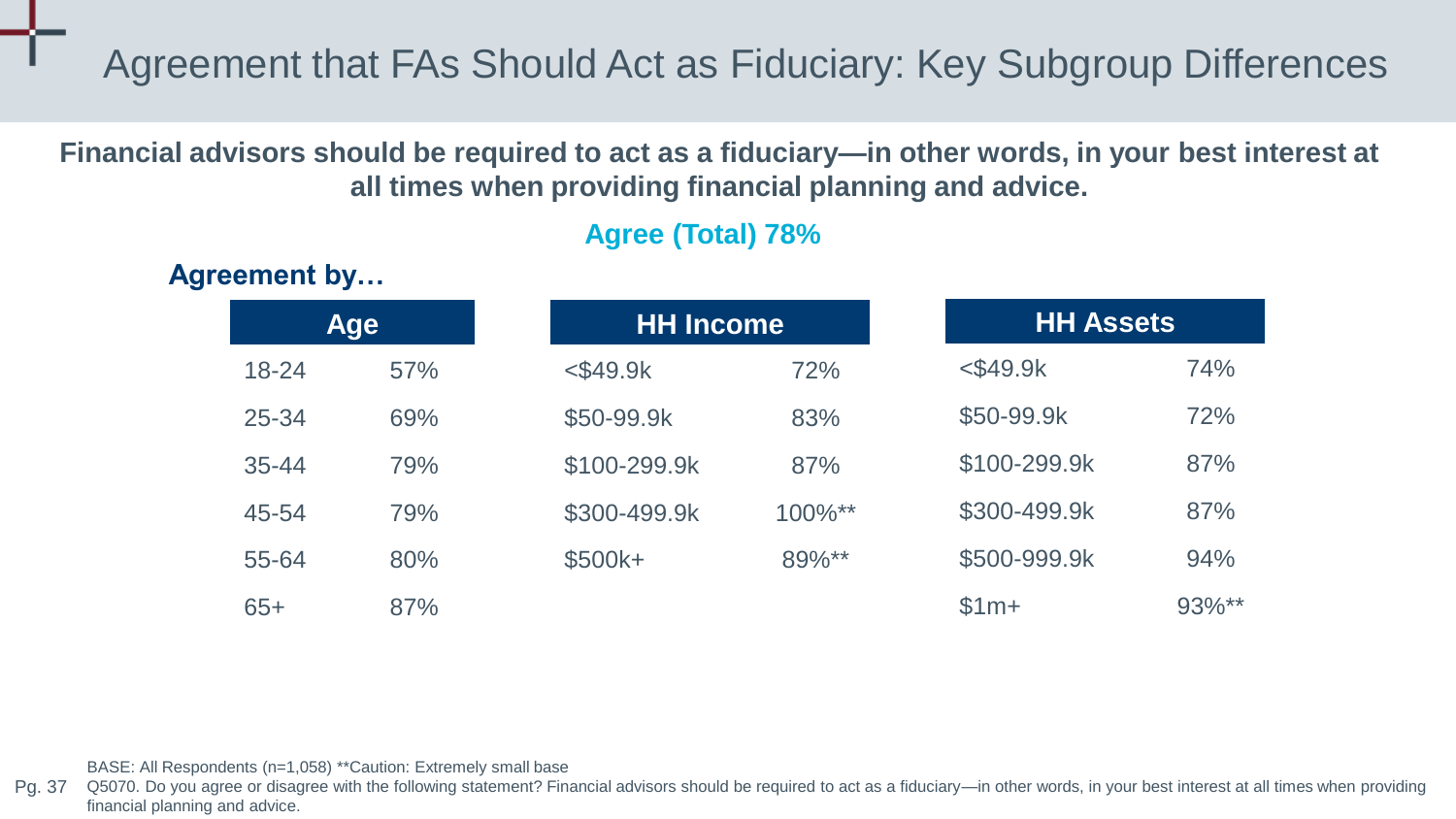Agreement that FAs Should Act as Fiduciary: Key Subgroup Differences

**Financial advisors should be required to act as a fiduciary—in other words, in your best interest at all times when providing financial planning and advice.**

### **Agree (Total) 78%**

**Agreement by…**

| <b>Gender</b> |     | <b>Generation</b>           |          |
|---------------|-----|-----------------------------|----------|
| Male          | 78% | Gen $Z^*$                   | 58%      |
| Female        | 78% | <b>Millennial</b>           | 68%      |
|               |     | Gen X                       | 79%      |
|               |     | <b>Baby Boomer</b>          | $84\%$ + |
|               |     | <b>Silent</b><br>Generation | 85%      |

\*Caution: Small base

BASE: All Respondents (n=1,058); Male (n=480); Female (n=578); Gen Z (n=33); Millennial (n=280); Gen X (n=231); Baby Boomer (n=435); Silent Generation (n=79)

Pg. 38 Q5070. Do you agree or disagree with the following statement? Financial advisors should be required to act as a fiduciary—in other words, in your best interest at all times when providing financial planning and advice.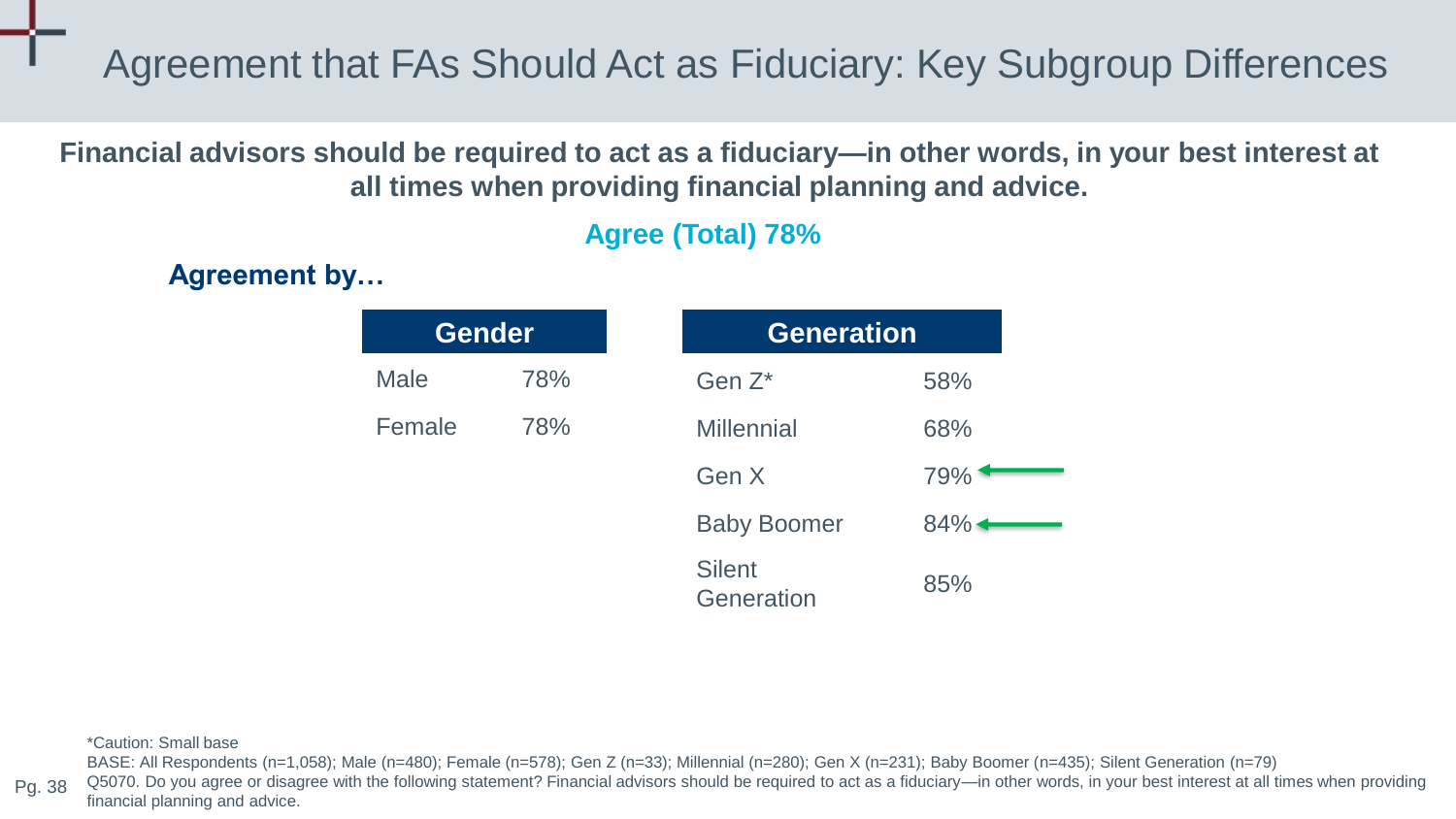### A large portion of voters are working and have lower asset levels.



#### BASE: All Respondents (n=1,058)

Pg. 39

Q5005. Are you working or are you retired?

Q5075. What is the value of your household's total financial assets NOT including your primary residence, real estate, car, boat, other physical assets and business holdings? Please include any cash you have in checking or savings accounts, stocks, bonds, mutual funds, variable annuities, and any money you have in IRAs or 401k, 403b with your current or former employers.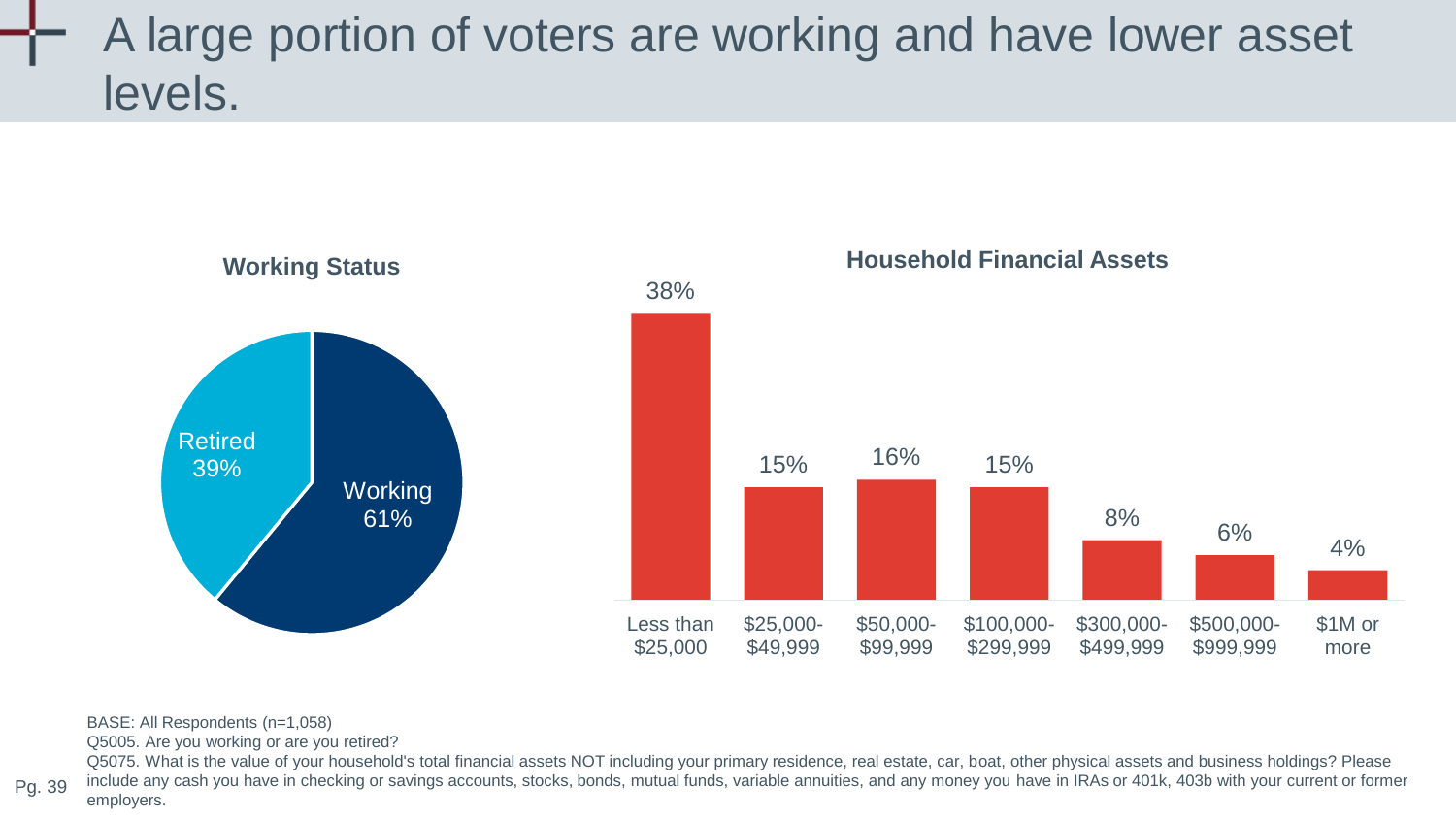### Employment Status: Key Subgroup Differences



**Working Status**

**Gender Total Male Female** Working 61% 64% 58% Retired 39% 36% 42%

| <b>Generation</b> | Total | Gen $Z^*$ | <b>Millennial</b> | <b>Gen X</b> | <b>Baby</b><br><b>Boomer</b> | <b>Silent</b><br><b>Generation</b> |
|-------------------|-------|-----------|-------------------|--------------|------------------------------|------------------------------------|
| Working           | 61%   | 95%       | 96%               | 85%          | 36%                          | 8%                                 |
| <b>Retired</b>    | 39%   | 5%        | 4%                | 15%          | 64%                          | 92%                                |

#### \*Caution: Small base

Pg. 40 BASE: All Respondents (n=1,058); Male (n=480); Female (n=578); Gen Z (n=33); Millennial (n=280); Gen X (n=231); Baby Boomer (n=435); Silent Generation (n=79) Q5005. Are you working or are you retired?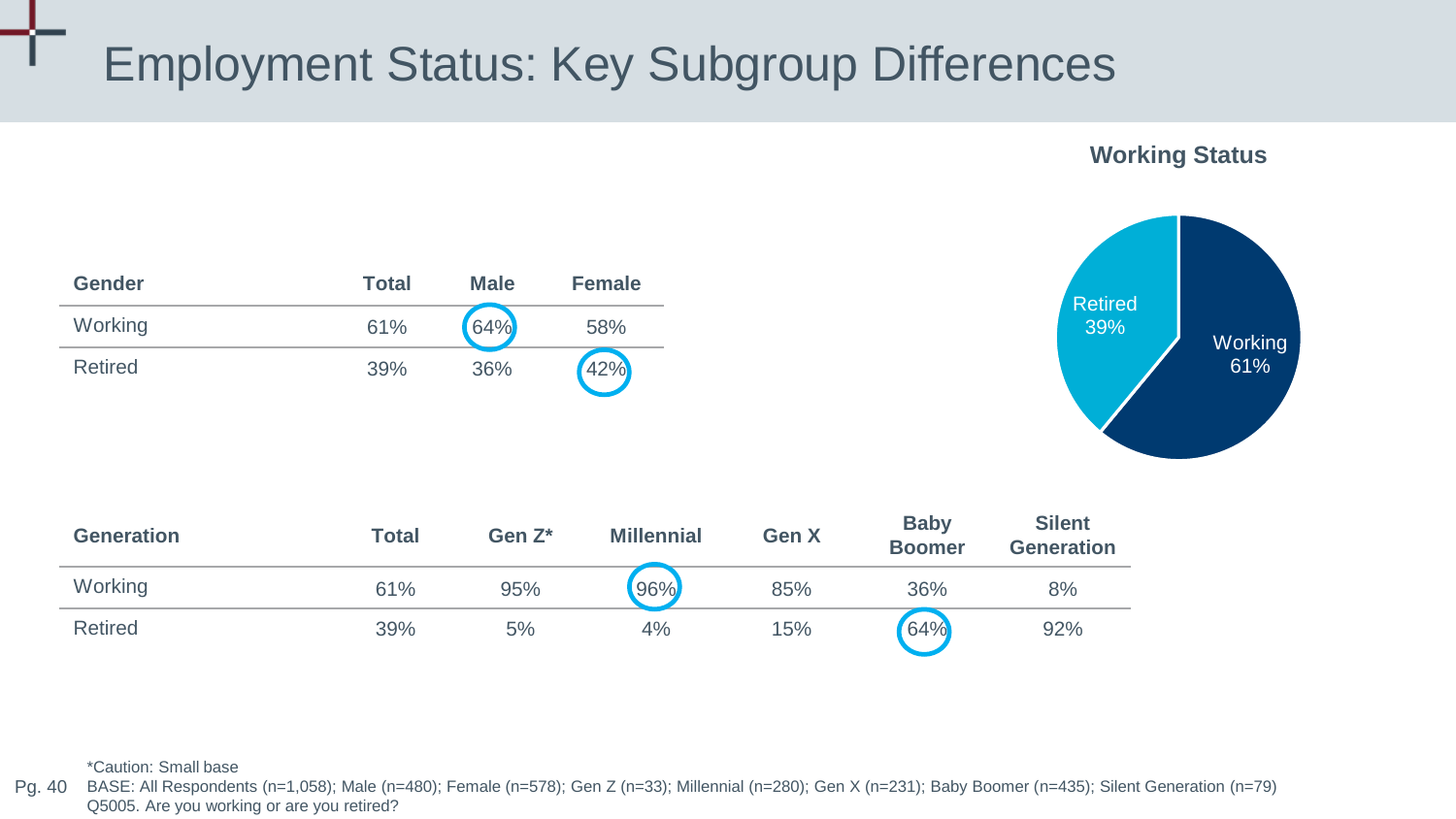### Asset Level: Key Subgroup Differences

| <b>Gender</b>       | <b>Total</b> | <b>Male</b> | <b>Female</b> |                   |       | <u>- 70</u>                  |                                          | <b>TIULISTIIUIU FIIIATIUM ASSTIS</b>                                              |    |                |
|---------------------|--------------|-------------|---------------|-------------------|-------|------------------------------|------------------------------------------|-----------------------------------------------------------------------------------|----|----------------|
| Less than \$25,000  | 38%          | 31%         | 44%           |                   |       |                              |                                          |                                                                                   |    |                |
| \$25,000-\$49,999   | 15%          | 14%         | 15%           |                   |       |                              | 16%<br>15%                               | 15%                                                                               |    |                |
| \$50,000-\$99,999   | 16%          | 18%         | 14%           |                   |       |                              |                                          | 8%                                                                                | 6% | 4 <sup>o</sup> |
| \$100,000-\$299,999 | 15%          | 17%         | 13%           |                   |       |                              |                                          |                                                                                   |    |                |
| \$300,000-\$499,999 | 8%           | 8%          | 8%            |                   |       |                              | Less than \$25,000-<br>\$25,000 \$49,999 | \$50,000-\$100,000-\$300,000-\$500,000-<br>\$99,999 \$299,999 \$499,999 \$999,999 |    | \$1M<br>mor    |
| \$500,000-\$999,999 | 6%           | 8%          | 4%            |                   |       |                              |                                          |                                                                                   |    |                |
| \$1M or more        | 4%           | 5%          | 3%            |                   |       |                              |                                          |                                                                                   |    |                |
| <b>Generation</b>   |              | Total       | Gen Z*        | <b>Millennial</b> | Gen X | <b>Baby</b><br><b>Boomer</b> | <b>Silent</b><br><b>Generation</b>       |                                                                                   |    |                |
| Less than \$25,000  |              | 38%         | 42%           | 31%               | 34%   | 43%                          | 35%                                      |                                                                                   |    |                |
| \$25,000-\$49,999   |              | 15%         | 13%           | 20%               | 17%   | 11%                          | 13%                                      |                                                                                   |    |                |
| \$50,000-\$99,999   |              | 16%         | 12%           | 24%               | 19%   | 10%                          | 15%                                      |                                                                                   |    |                |
| \$100,000-\$299,999 |              | 15%         | 16%           | 15%               | 15%   | 14%                          | 16%                                      |                                                                                   |    |                |
| \$300,000-\$499,999 |              | 8%          | 14%           | 5%                | 7%    | 10%                          | 6%                                       |                                                                                   |    |                |
| \$500,000-\$999,999 |              | 6%          | 3%            | 3%                | 4%    | 8%                           | 8%                                       |                                                                                   |    |                |
| \$1M or more        |              | 4%          |               | $1\%$             | 4%    | 4%                           | 9%                                       | *Caution: Small base                                                              |    |                |



 $\frac{8\%}{4\%}$  6% 4%

BASE: All Respondents (n=1,058); Male (n=480); Female (n=578); Gen Z (n=33); Millennial (n=280); Gen X (n=231); Baby Boomer (n=435); Silent Generation (n=79)

Pg. 41 Q5075. What is the value of your household's total financial assets NOT including your primary residence, real estate, car, boat, other physical assets and business holdings? Please include any cash you have in checking or savings accounts, stocks, bonds, mutual funds, variable annuities, and any money you have in IRAs or 401k, 403b with your current or former employers.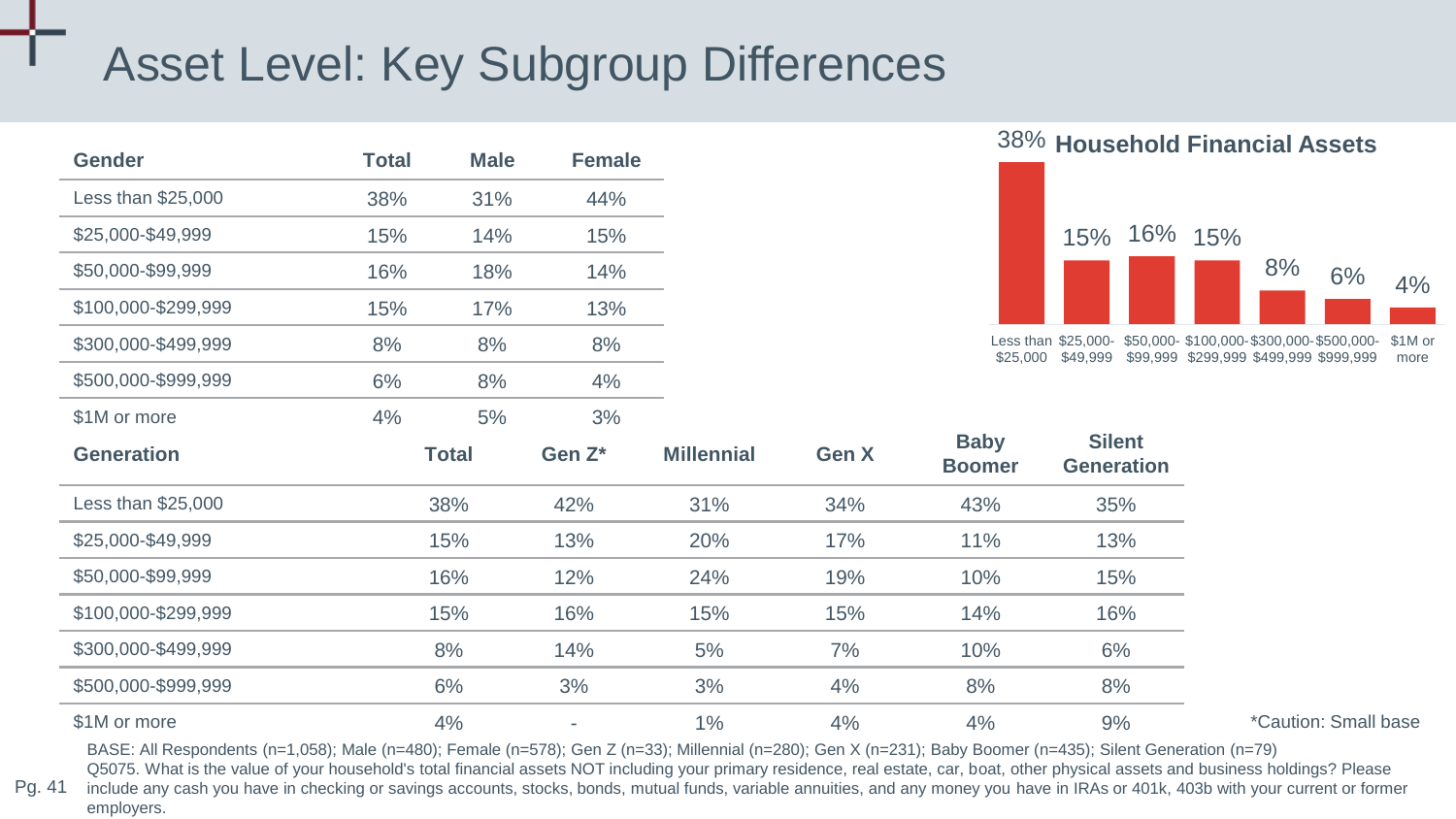# **DEMOGRAPHIC DATA**

### **MOTIVATE AND PERSUADE T**  $P Y()U$ EARTS AND MINDS OF THE PEOPI O YOUR SUCCESS WE IOST T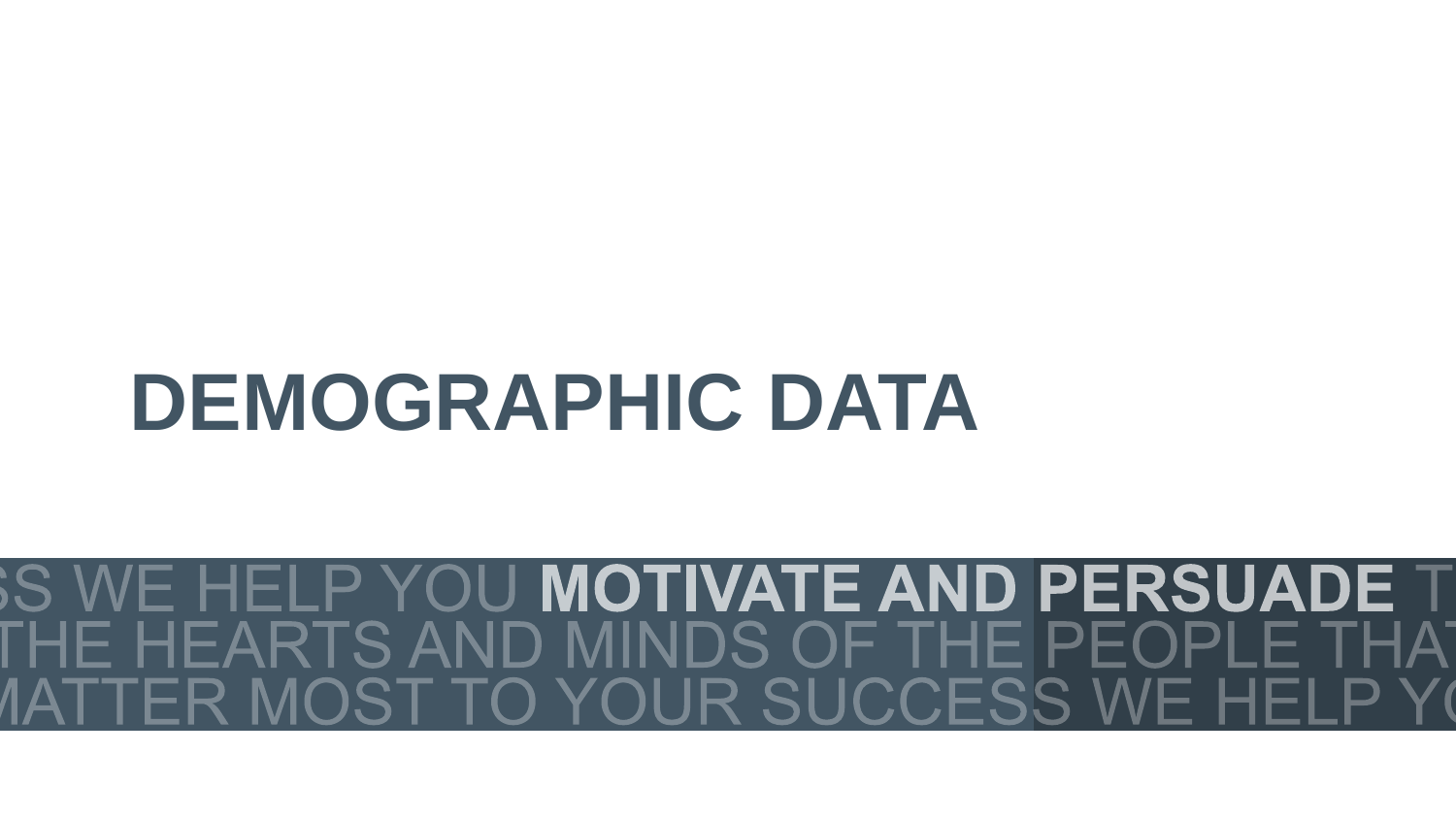## Demographic Data

|           |                           | <b>TOTAL</b> |            |                             | <b>TOTAL</b> |                     |                            | <b>TOTAL</b> |
|-----------|---------------------------|--------------|------------|-----------------------------|--------------|---------------------|----------------------------|--------------|
| Gender    | Male                      | 48%          | Education  | HS or less                  | 22%          | Marital             | Married/Civil Union        | 45%          |
|           | Female                    | 52%          |            | Associate's/Vocational/Tech | 15%          |                     | Single                     | 28%          |
|           |                           |              |            | Some College                | 23%          |                     | <b>Divorced</b>            | 12%          |
| Age       | 18-34                     | 22%          |            | Bachelor's Degree           | 26%          |                     | Separated                  | $1\%$        |
|           | $35 - 54$                 | 28%          |            | Post-Graduate Degree        | 15%          |                     | Widowed                    | 6%           |
|           | $55+$                     | 50%          |            | Decline                     | $< 1\%$      |                     | Decline                    | $< 1\%$      |
| Region    | New England               | 6%           | Employment | Full-time                   | 35%          | <b>Child Status</b> | Children living at home    | 33%          |
|           | Mid Atlantic              | 12%          |            | Part-time                   | 10%          |                     | Have children, none living |              |
|           | <b>East North Central</b> | 16%          |            | Self-employed               | 6%           |                     | at home                    | 29%          |
|           | <b>West North Central</b> | 7%           |            | Not employed, looking       | 5%           |                     | Do not have any children   | 37%          |
|           | South Atlantic            | 19%          |            | Not employed, not looking   | 1%           |                     | Decline                    | 1%           |
|           | <b>East South Central</b> | 6%           |            | Not employed, unable        | 5%           |                     |                            |              |
|           | <b>West South Central</b> | 10%          |            | Retired                     | 29%          | Primary             | Urban                      | 32%          |
|           | Mountain                  | 7%           |            | Student                     | 2%           | Residence           | Suburban                   | 44%          |
|           | Pacific                   | 17%          |            | Stay home spouse/partner    | 5%           |                     | Rural                      | 24%          |
|           |                           |              |            | Not sure                    | $< 1\%$      |                     |                            |              |
| Ethnicity | White                     | 73%          |            | Decline                     | 1%           | <b>Phone Status</b> | Cell phone only, no        |              |
|           | <b>Hispanic</b>           | 9%           |            |                             |              |                     | landline                   | 48%          |
|           | <b>Black</b>              | 12%          | Household  | $<$ \$35,0000               | 34%          |                     | Cell phone & landline      | 49%          |
|           | Asian                     | 3%           | Income     | \$35,000-\$50,000           | 16%          |                     | Landline only, no cell     | 4%           |
|           | Hawaiian/Pacific Islander | $1\%$        |            | \$50,000-\$75,000           | 21%          |                     | phone                      |              |
|           | Native American/          | $< 1\%$      |            | \$75,000-\$99,999           | 12%          |                     |                            |              |
|           | Alaskan native            |              |            | \$100,000-\$150,000         | 9%           | <b>Union Member</b> | Yes                        | 11%          |
|           | Multi-race                | $1\%$        |            | \$150,000-\$200,000         | 3%           | In HH               | <b>No</b>                  | 89%          |
|           | Other                     | 1%           |            | $$200,000+$                 | 3%           |                     |                            |              |
|           | Decline                   | $1\%$        |            | <b>Decline</b>              | 2%           |                     |                            |              |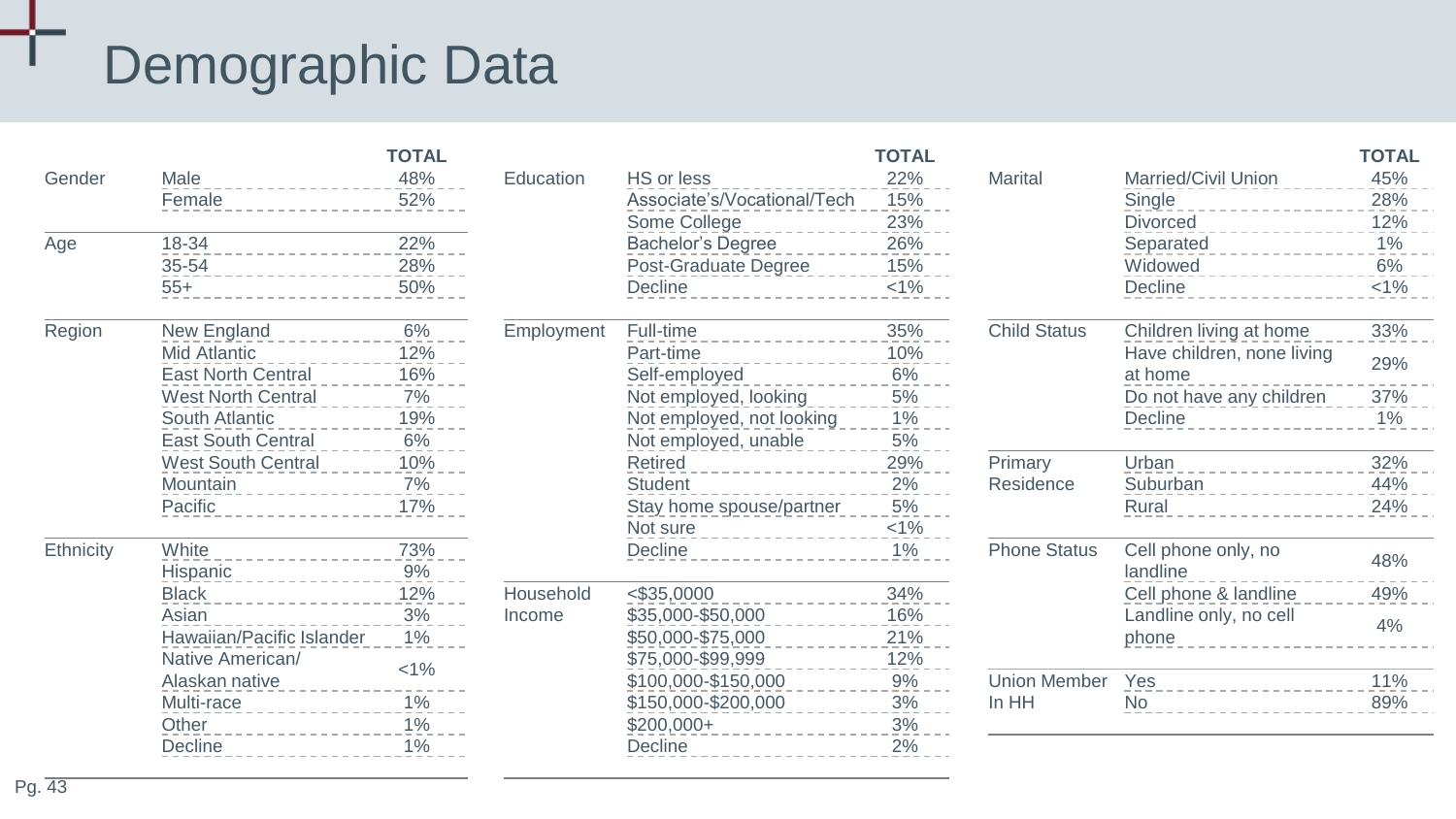## Demographic Data

|           |                                                                                                                                                                                                                                                                                                                                                                                                                  | <b>TOTAL</b> |
|-----------|------------------------------------------------------------------------------------------------------------------------------------------------------------------------------------------------------------------------------------------------------------------------------------------------------------------------------------------------------------------------------------------------------------------|--------------|
|           | Political Party TOTAL GOP                                                                                                                                                                                                                                                                                                                                                                                        | 43%          |
|           | Strong GOP                                                                                                                                                                                                                                                                                                                                                                                                       | 23%          |
|           | Not-so-strong GOP                                                                                                                                                                                                                                                                                                                                                                                                | 10%          |
|           | Lean GOP<br>------                                                                                                                                                                                                                                                                                                                                                                                               | 10%          |
|           | <b>INDEPENDENT</b><br>.                                                                                                                                                                                                                                                                                                                                                                                          | 7%           |
|           | <b>TOTAL DEM</b><br>$\frac{1}{2} \frac{1}{2} \frac{1}{2} \frac{1}{2} \frac{1}{2} \frac{1}{2} \frac{1}{2} \frac{1}{2} \frac{1}{2} \frac{1}{2} \frac{1}{2} \frac{1}{2} \frac{1}{2} \frac{1}{2} \frac{1}{2} \frac{1}{2} \frac{1}{2} \frac{1}{2} \frac{1}{2} \frac{1}{2} \frac{1}{2} \frac{1}{2} \frac{1}{2} \frac{1}{2} \frac{1}{2} \frac{1}{2} \frac{1}{2} \frac{1}{2} \frac{1}{2} \frac{1}{2} \frac{1}{2} \frac{$ | 44%          |
|           | Strong DEM                                                                                                                                                                                                                                                                                                                                                                                                       | 26%          |
|           | Not-so-strong DEM                                                                                                                                                                                                                                                                                                                                                                                                | 11%          |
|           | Lean DEM<br>$\frac{1}{2} \frac{1}{2} \frac{1}{2} \frac{1}{2} \frac{1}{2} \frac{1}{2} \frac{1}{2} \frac{1}{2} \frac{1}{2} \frac{1}{2} \frac{1}{2} \frac{1}{2} \frac{1}{2} \frac{1}{2} \frac{1}{2} \frac{1}{2} \frac{1}{2} \frac{1}{2} \frac{1}{2} \frac{1}{2} \frac{1}{2} \frac{1}{2} \frac{1}{2} \frac{1}{2} \frac{1}{2} \frac{1}{2} \frac{1}{2} \frac{1}{2} \frac{1}{2} \frac{1}{2} \frac{1}{2} \frac{$         | 7%           |
|           | Some other party<br>2%                                                                                                                                                                                                                                                                                                                                                                                           |              |
|           | Not Sure<br>__________                                                                                                                                                                                                                                                                                                                                                                                           | 2%           |
|           | Decline<br>.                                                                                                                                                                                                                                                                                                                                                                                                     | 2%           |
|           |                                                                                                                                                                                                                                                                                                                                                                                                                  |              |
| Political | <b>TOTAL CONS</b>                                                                                                                                                                                                                                                                                                                                                                                                | 47%          |
| Ideology  | <b>Very CONS</b>                                                                                                                                                                                                                                                                                                                                                                                                 | 19%          |
|           | Somewhat CONS                                                                                                                                                                                                                                                                                                                                                                                                    | 14%          |
|           | Lean CONS<br>$- - - - - -$                                                                                                                                                                                                                                                                                                                                                                                       | 13%          |
|           | <b>MODERATE</b><br>--------                                                                                                                                                                                                                                                                                                                                                                                      | 11%          |
|           | <b>TOTAL LIB</b><br>.                                                                                                                                                                                                                                                                                                                                                                                            | 37%          |
|           | Very LIB<br>.                                                                                                                                                                                                                                                                                                                                                                                                    | 15%          |
|           | Somewhat LIB                                                                                                                                                                                                                                                                                                                                                                                                     | 12%          |
|           | Lean LIB<br>.                                                                                                                                                                                                                                                                                                                                                                                                    | 10%          |
|           | Not sure<br><u>.</u>                                                                                                                                                                                                                                                                                                                                                                                             | 3%           |
|           | Decline<br>------------                                                                                                                                                                                                                                                                                                                                                                                          | 2%           |

#### **TOTAL** 2016 Vote I voted for GOP candidates Trump & Pence 44% I voted for DEM candidates Clinton & Kaine 42% I voted for someone else 8% I did not vote in that election 5%